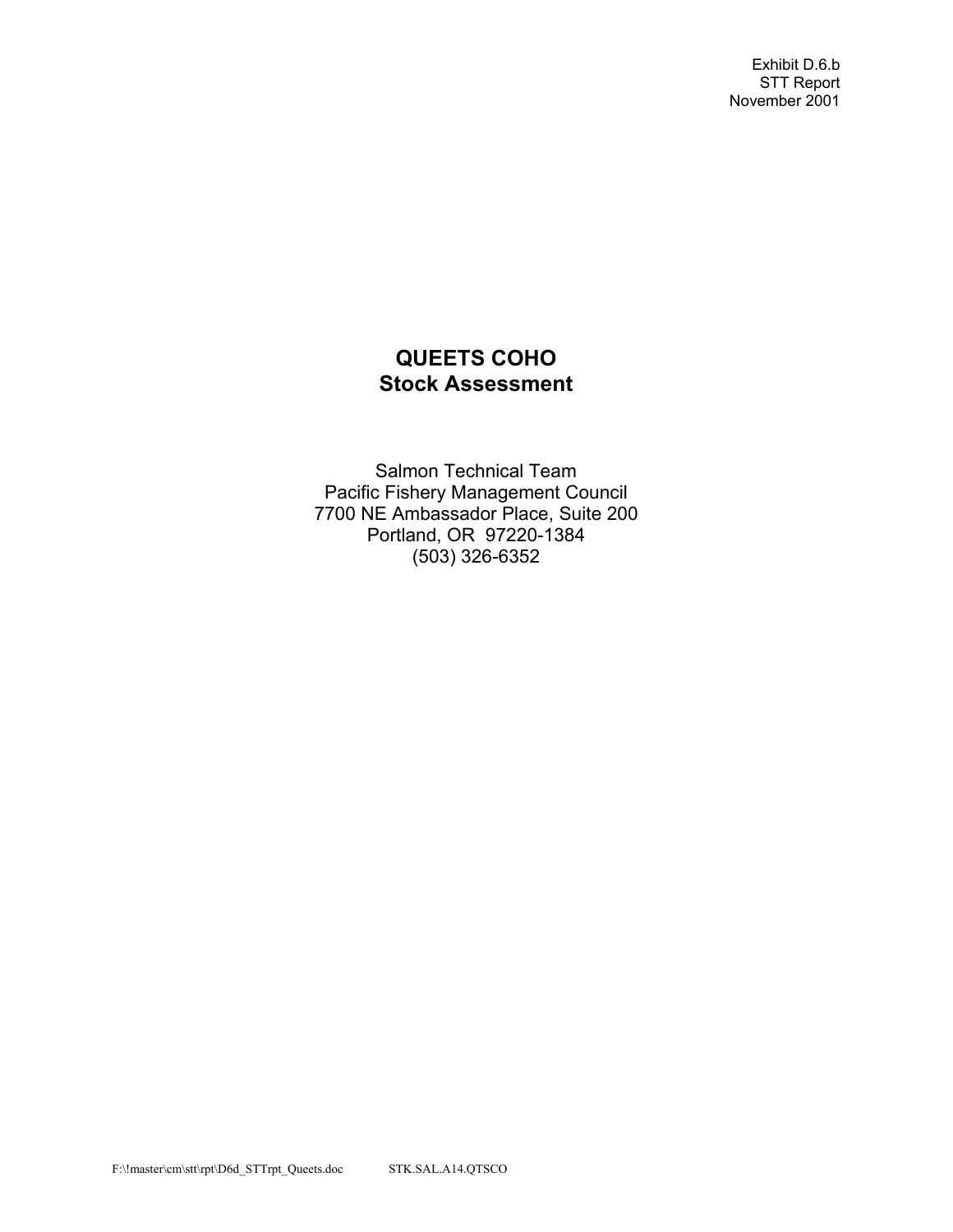# **TABLE OF CONTENTS**

| Appendix A – Preliminary Examination of Queets Coho Stock- Production Relations  19 |  |
|-------------------------------------------------------------------------------------|--|
|                                                                                     |  |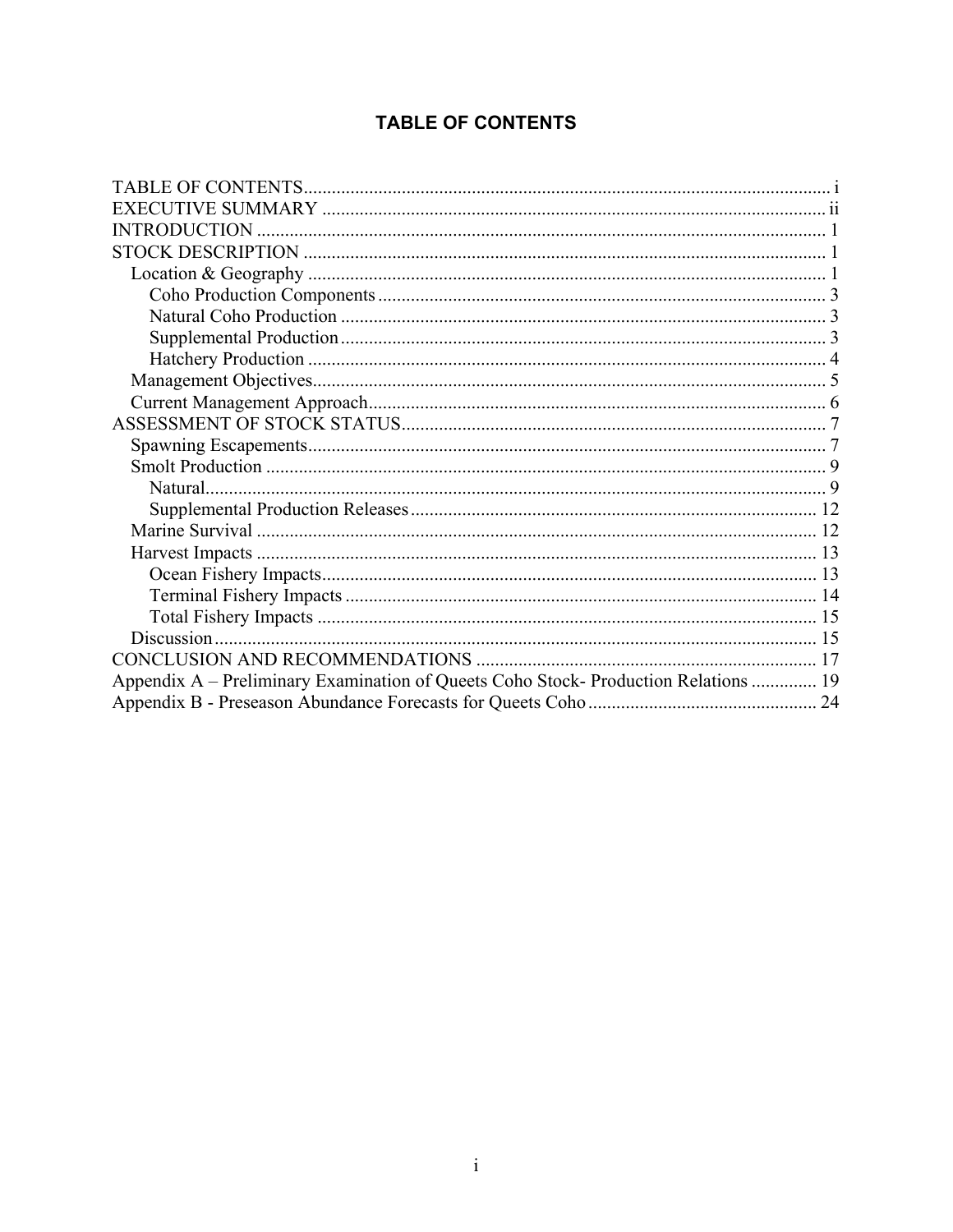## **EXECUTIVE SUMMARY**

In 1997, 1998, and 1999, the Queets coho stock failed to meet the lower bound of its MSY escapement goal range. In 2000, the Council instructed the STT to complete a stock assessment of Queets coho in response to the retroactive application of overfishing criteria adopted under Amendment 14 to the Salmon Framework Management Plan (FMP), which became effective in September 2000.

In the 3 years when Queets coho were not anticipated to meet their MSY escapement goal, the QIN and WDFW agreed on annual management objectives, which were below the MSY range. Under Amendment 12, the overfishing definition required review of the stock status in the event of failure to achieve the management objective for 3 consecutive years. In 1998, the spawning escapement of 4,102 wild and 1,413 supplemental origin natural spawners exceeded the anticipated level of 4,030 total natural spawners. Consequently, an overfishing review was not required under Amendment 12. When NMFS approved Amendment 14 on September 27, 2000, the threshold for triggering an overfishing concern was changed and was applied retroactively. The threshold became the failure to achieve the MSY escapement range in three consecutive years. Because natural spawning escapement of Queets River coho salmon was less than the lower bound of the estimated MSY range for three consecutive years, the stock triggered an overfishing concern under Amendment 14, even though it did not meet the overfishing criteria under Amendment 12.

The STT evaluated the degree to which various factors (freshwater production, marine survival and harvest) may have contributed to the low spawning escapements in 1997 through 1999. Available information indicates that Queets coho, like many other stocks, suffered from recent production problems when marine survival of progeny was very low. The STT concludes that Queets coho are not overfished. Consequently, development of a rebuilding plan and criteria for determining an end of overfishing are not warranted at this time.

In 2000, the observed spawning escapement of 8,621 (7,939 wild, 682 supplemental) was within the spawning escapement range of 5,800-14,500 established for Queets coho. Spawning escapements in 2001 are also anticipated to exceed the lower end of the escapement range. Marine survival appears to have improved from the low levels observed during the mid-late 1990s. The STT believes that it is unlikely that Queets coho will trigger a conservation alert or overfishing concern in the near future.

The STT's preliminary examination of the historic relationship between spawners and subsequent production suggests that the current escapement range for this stock should be reexamined. The STT recommends that the Council and co-managers undertake a comprehensive review of available information to determine if the lower end of the current MSY escapement range is still appropriate.

The preseason forecasts of the ocean abundance of Queets Natural coho for the years 1997-1999 were all below the lower bound of the escapement goal range. The STT therefore concludes that abundance forecast estimation error did not contribute to the low spawning escapements of Queets coho from 1997 – 1999.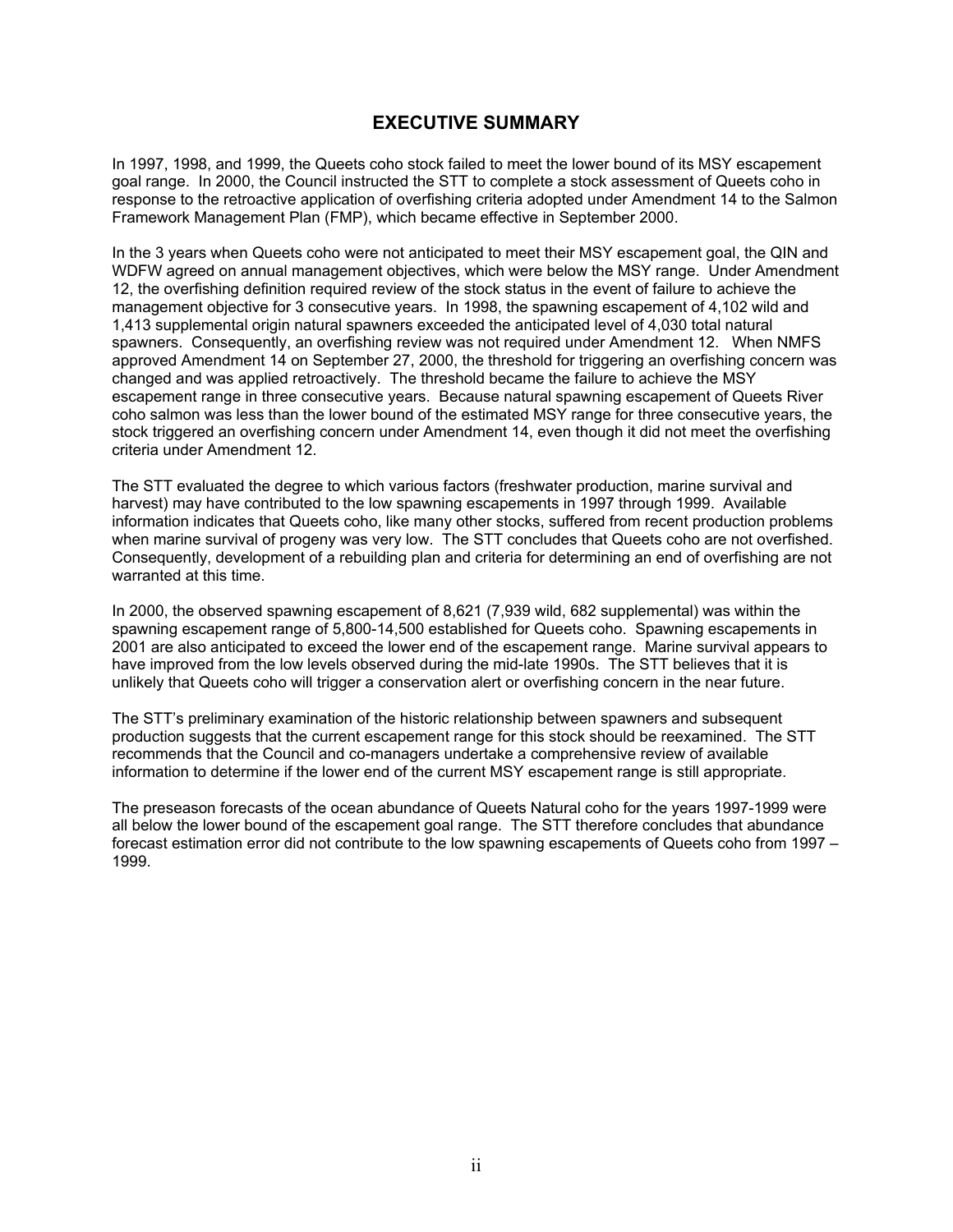## **INTRODUCTION**

The Salmon Technical Team (STT) was instructed by the Pacific Fishery Management Council (Council) to complete a stock assessment of Queets coho in response to the retroactive application of overfishing criteria adopted under Amendment 14 to the Salmon Framework Management Plan (FMP), which became effective in September 2000. Prior to the adoption of Amendment 14, an overfishing concern was not triggered because escapements of Queets coho exceeded annual target levels established by agreement of the Quinault Indian Nation (QIN) and Washington Department of Fish and Wildlife (WDFW). The STT is responsible for determining the status of Queets coho and developing recommendations for any management changes to rebuild the stock for application beginning in 2002 (Section 3.2.3.2 of Amendment 14) if the stock is determined to be overfished.

Under Amendment 12 to the FMP, the management objective for Queets River coho salmon was to provide 5,800 to 14,500 natural spawners each year, a range that was expected to provide maximum sustainable yield (MSY). However, the FMP also states: "Under those orders for Washington coastal and Puget Sound stocks (U.S. v. Washington, 626 F. Supp. 1405 [1985] and *Hoh v. Baldrige* No. 81-742 [R] C), the treaty tribes and WDFW may agree to annual spawner targets that differ from the MSP or MSY objectives." Under Amendment 12, the overfishing definition required review of the stock status in the event of failure to achieve the management objective for 3 consecutive years. In 1997, 1998, and 1999, in light of anticipated poor marine survival and low forecast run sizes, the QIN and WDFW agreed on annual anticipated spawning escapement levels below the MSY range. Anticipated natural spawning escapement in 1997, 1998, and 1999 were 2,121 (wild), 4,030 (3,466 wild and 564 supplemental), and 5,749 (3,351 wild and 2,398 supplemental), respectively. In 1998, spawning escapement of 5,515 natural spawners (4,102 wild and 1,413 supplemental) exceeded the anticipated level of 4,030 total natural spawners. Consequently, an overfishing review was not required under Amendment 12.

When NMFS approved Amendment 14 on September 27, 2000, the threshold for triggering an overfishing concern was changed and was applied retroactively. The threshold became the failure to achieve the MSY escapement range in three consecutive years. Because natural spawning escapement of Queets River coho salmon was less than the lower bound of the estimated MSY range in 1997, 1998, and 1999, the stock triggered an overfishing concern retroactively, even though it did not meet the overfishing criteria under Amendment 12.

In 2000, Queets River coho stock achieved its escapement objective with 8,621 natural spawners (7,939 naturally produced and 682 supplemental spawners). Thus the stock would not currently trigger an overfishing concern

## **STOCK DESCRIPTION**

## **Location & Geography**

The Queets River drains the western slopes of the Olympic Mountains, entering the Pacific Ocean near the village of Queets on the Quinault Reservation. Originating high in Olympics, the 82.7 km long (871 linear stream km) Queets drains a watershed of approximately 1152 km<sup>2</sup>, making it the third largest river on the west coast of Washington (Figure 1).

The bedrock geology of the Queets basin consists of Tertiary sandstone with minor inclusions of basaltic rock overlain by accumulations of Pleistocene alpine glacial till and outwash, lacustrine deposits, and Holocene alluvium deposited by landslides and fluvial transport (Tabor, 1978.). The headwaters of the Queets flow through coastal temperate rainforest.



**Figure 1. Vicinity map of Queets River**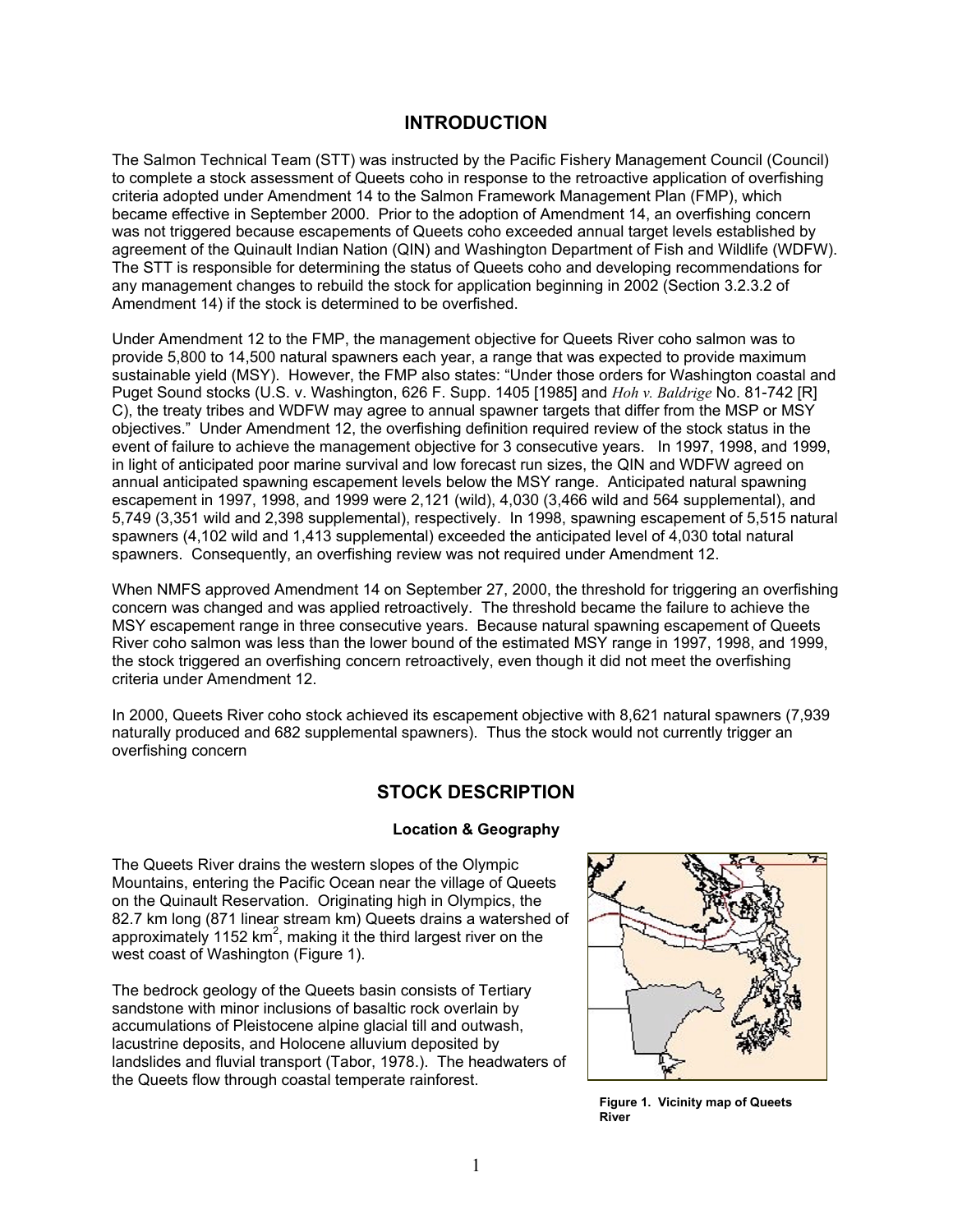The Clearwater River is the largest tributary of the Queets; it drains an area of approximately 400 km<sup>2</sup> and enters the Queets River at the northwest corner of the Quinault Indian Reservation. Other major tributaries of the Queets River include the Salmon River, Matheny Creek, Sams River, and Tshletshty Creek.

The Queets watershed is almost entirely forested. A large majority of the Queets mainstem lies predominantly within the protected old growth forest of the Olympic National Park (Figure 2).



**Figure 2. Queets watershed** 

The Clearwater River watershed has been subjected to intensive logging by the Washington State Department of Natural Resources (DNR) and private timber companies. The contrast between the upper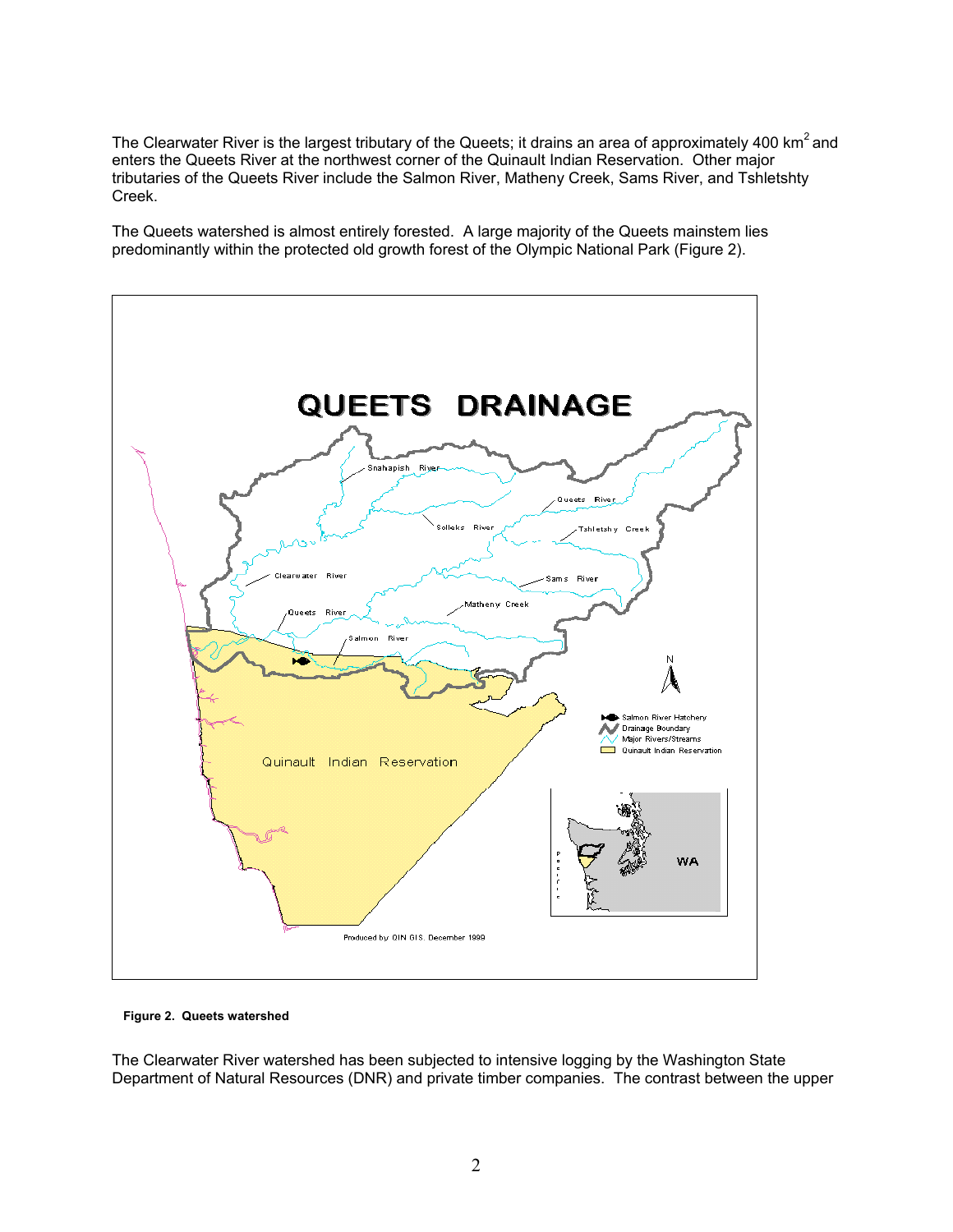Queets and the Clearwater has provided fertile ground for research, primarily by the University of Washington (Naiman, 1998) and theDNR. The Salmon River is contained almost entirely within the Quinault Indian Reservation. Matheny Creek and Sams River flow principally through land managed by the United States Forest Service.

### **Coho Production Components**

The Queets River system supports various species of salmonids including coho, cutthroat, winter and summer steelhead, and spring-summer and fall chinook. Coho use almost all of the accessible tributaries draining into the Queets River.

The Queets coho run is managed as a unit under the determinations of the U.S. District Court in *U.S. v. Washington,* 384 F. Supp. 312 (W.D. Wash. 1974), *and Hoh Indian Tribe v. Baldrige*, 522 F. Supp. 683 (W.D. Wash. 1981). There are three components to the run: (1) natural; (2) supplemental; and (3) hatchery.

## **Natural Coho Production**

Natural coho production in the Queets system has been extensively studied since the 1970s. Research indicates that the dynamics of coho populations in the Queets are quite complex; the dependence of the species upon different habitat types during different life history stages makes the stock susceptible to a variety of factors that affect environmental conditions at certain times of the year.

The capacity of various tributaries of the Queets to support coho populations varies depending upon their positions within the watershed and geomorphologies that result in different types of habitat. Naturallyproduced coho are dependent on a variety of habitat types within the Queets basin: (1) lower mainstem; (2) low gradient tributaries; (3) off-channel ponds; (4) upper mainstem; and (5) high gradient tributaries (Lestelle et. al. 1993). Utilization of these habitat types varies, depending upon life history stage. Low and high gradient tributaries and the upper mainstem are the primary spawning areas, although some spawning also occurs in the lower mainstem and the outlet channels of off-channel rearing habitats. The lower mainstem and lower gradient tributaries are the primary areas used for summer rearing with other habitat types occupied to a lesser degree. Lower gradient tributaries and off-channel ponds are most heavily utilized during the overwintering period, while juvenile coho rarely occupy upper mainstem and high gradient tributaries during this life history stage.

Coho smolts have been trapped annually since 1979, and coded-wire-tags (CWTs) have been applied to fish collected at various locations since 1981. Research by Peterson (1985) suggests that fish migrating from off-channel ponds return to their natal streams for spawning since CWTs from fish tagged in offchannel ponds were recovered from carcasses and brood stock collection operations in high gradient tributaries and the upper mainstem. In contrast, coho smolts tagged in tributaries return predominantly to the tagging site to spawn.

#### **Supplemental Production**

The status of Queets coho in relation to the escapement range established for this stock has frequently limited ocean and terminal fisheries. Survival of naturally-produced fish has been low relative to coho produced in Puget Sound. In addition, the complexity of the freshwater life history patterns of coho combined with an unstable environment such as the Queets watershed causes substantial variability in the freshwater survival of Queets coho. To address chronic production problems in the Queets system, a supplementation program was undertaken beginning with the 1984 brood. The program has been modified over time as results of supplementation efforts have become available.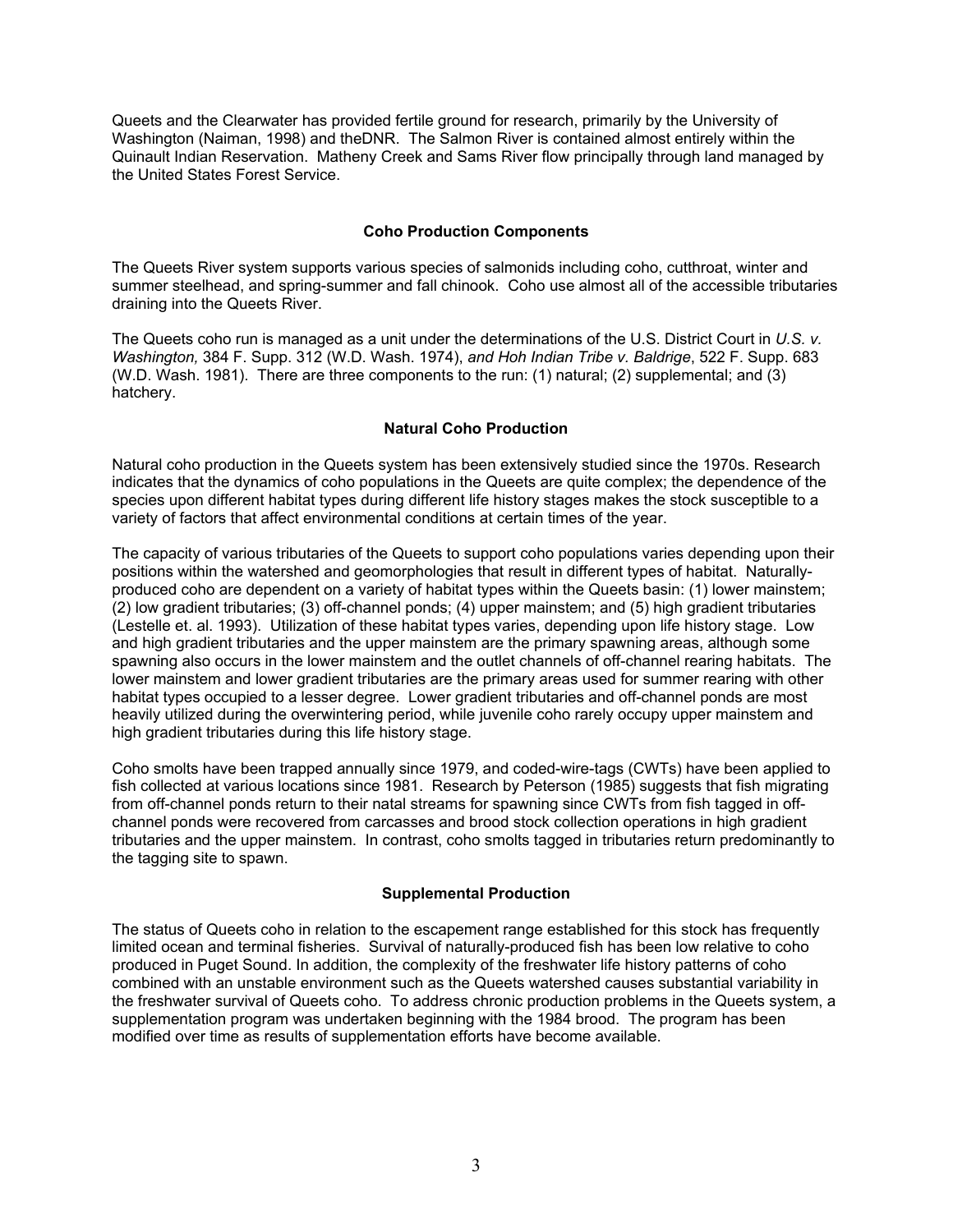The supplementation project is designed to stabilize and improve the weak stock status. Wild coho broodstock are captured from the portion of the basin being supplemented. Resulting progeny are released back into the general area of adult capture to minimize or eliminate the risk of genetic change. Currently, progeny are reared to yearling-size smolts before being released into natural or semi-natural ponds located in the upper portion of the basin for acclimation (early supplementation efforts also involved seeding underutilized rearing habitat with fry). Once released, yearlings are weaned from their hatchery diet during their residence in the ponds and are allowed to migrate of their own volition.

All supplemental production is marked to facilitate evaluation and ensure that none of the fish returning as adults are utilized for broodstock.<sup>1</sup> Therefore, any supplemental production is only one generation removed from the wild population. Returning fish are allowed to spawn naturally with the intent to provide a reliable source of fry to seed rearing habitat throughout the system. Recovery data indicate that adults from supplemental releases return to spawn predominantly in suitable habitat in close proximity to the acclimation areas where the smolts were held shortly prior to release.

The Queets supplementation program is unique on the Washington Coast. The supplementation project was initially conducted as a joint effort by WDFW and QIN. The QIN has conducted nearly 100% of the work since the early 1990's. From 1990 through 1995, the project was funded as a Pacific Salmon Treaty research project.

### **Hatchery Production**

The QIN operates a fish culture facility at river mile 4 on the Salmon River, a major tributary to the Queets. Coho reared at that facility are of early-timed stock from the Quinault National Fish Hatchery. The early and compressed run timing of Salmon River hatchery coho enables the terminal area fishery to mount a more intensive fishery on the hatchery component than the wild stock component (Figure 3). Wild stock concerns played an important role in the placement and development of the Salmon River facility. The Salmon River watershed consists of only 7% of the total Queets Basin. Therefore, any affects of naturally spawning hatchery fish would be minimized by location and spawning timing of the hatchery coho. Early hatchery spawning places the hatchery stock at a competitive disadvantage compared to the wild stock. Although hatchery production has been occurring for several years, it is apparent that wild production still occurs based on the bi-modal spawning timing within the Salmon River.

 $\overline{a}$ 

<sup>&</sup>lt;sup>1</sup> Supplemental groups have been 100% visually marked with a ventral clip previous through the 1996 brood year. The 1997 brood year supplemental groups was 100% adipose clipped. The ventral fin clip was selected because it was believed to result in less mortality than the pectoral fin clip. Other external marks were considered but not used due either to their experimental, still-in-the-development-stages design, our inexperience with other techniques or high cost and inefficient application of certain marks.

Two external marks were required to differentiate between supplementation fish released from remote sites on the Clearwater River and those released from remote sites on the Queets River. A visual mark was required to enable broodstock crews to avoid using supplemented coho for spawning another generation and to minimize handling stress in the broodstock collection nets. The mark was also used by spawning ground surveyors in their mark sampling of coho carcasses throughout the river system.

The adipose clip was not employed because it was sequestered as an indicator of CWTed hatchery coho from Salmon River. Two different external marks were required to determine if Clearwater released fish would stray to the Queets and vice-versa. As the project proceeded, it became evident that fish acclimated to and released as smolts from sites in the Clearwater and Queets basins homed almost invariably to their basin of release.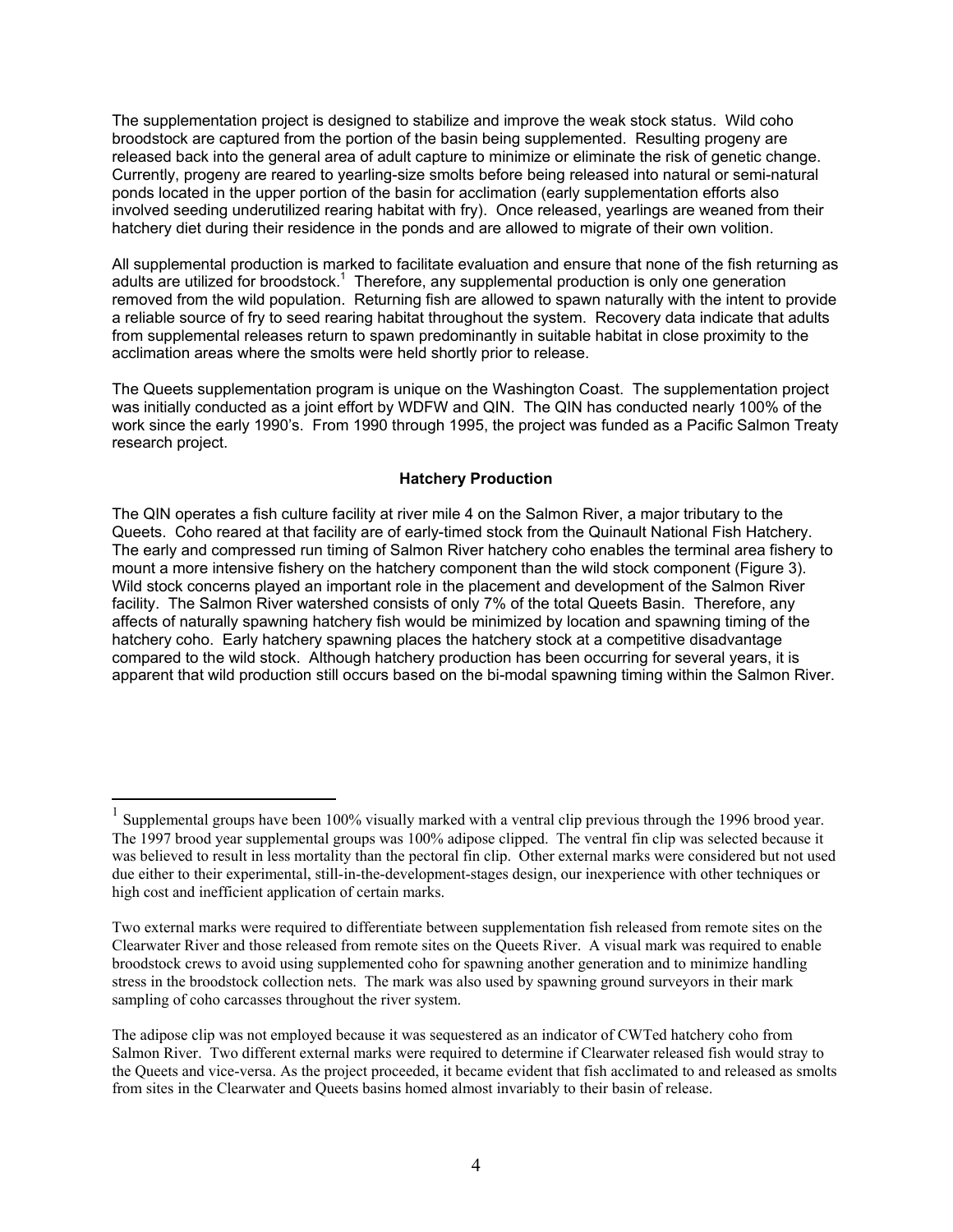

**Figure 3. Terminal run timing of Queets natural and hatchery coho.** 

#### **Management Objectives**

Natural Production: Queets coho are managed for natural production, that is, fishery impacts are constrained to try to maintain spawner abundance within the range of maximum sustainable harvest over the long-term. The natural and supplemental components are managed to achieve an annual spawning escapement level determined by agreement of WDFW and QIN.

The current spawning escapement range (5,800 - 14,500 adults) was developed during the early 1980s as a result of two workshops sponsored by the National Marine Fisheries Service (NMFS), Quinault Treaty Area Tribes (Quinault, Quileute, and Hoh), U.S. Fish and Wildlife (USFWS), and Washington Department of Fisheries (WDF) to evaluate the technical basis for setting escapement goals for coho originating in rivers along the Northwest Coast (Lestelle et.al. 1983). The spawning escapement range was derived by estimating maximum smolt production from available habitat and estimates of smolt production per female at two spawner densities: (1) low spawner density where productivity is presumed to be linear and (2) spawning density associated with maximum smolt production.

Supplemental Production: The primary objective of the supplementation effort is to augment natural spawning escapement while maintaining the long-term fitness of the stock. The project was designed to stabilize and improve natural coho abundance to reduce the likelihood that the chronic weak status of the stock would continue.

Hatchery Production: Impacts of ocean fisheries outside of Council jurisdiction and variations in marine survival rates have undermined the capacity of the coho run to meet the needs of the tribal community. Fish and fishing have always been central to the culture and economy of the Queets village on the Quinault Indian Reservation. Because of the extended run timing of coho, the status of the returning run has a profound effect on the ability of tribal fisheries to harvest chinook and steelhead. In the past two decades, the status of coho has been frequently depressed and the social fabric of the community has suffered as a result.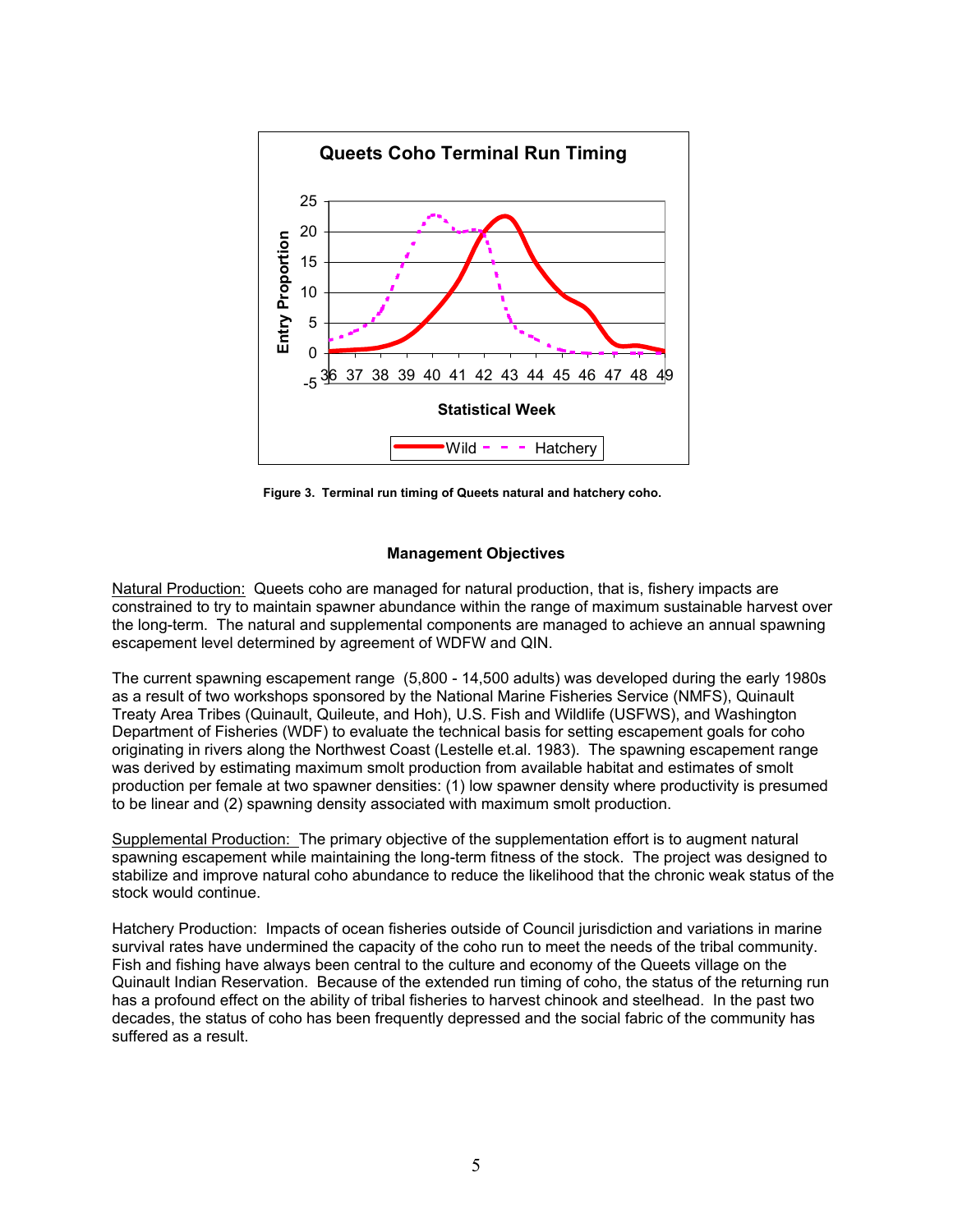The primary objective of the Salmon River hatchery production is to provide harvest opportunities to preterminal and terminal area fisheries. U.S. preterminal ocean fisheries north of Cape Falcon have been operating under weak stock considerations with fixed quotas. Because all production components are aggregated for purposes of treaty:nontreaty allocation, opportunities arise to provide for differential harvest impacts. The general intent was to have as much of the hatchery production as possible contributing to these quotas, thereby reducing the overall wild coho impacts. For terminal area fisheries, the production of an early-timed hatchery run provides the capacity to harvest hatchery fish at a higher rate than wild fish. The differential run timing of hatchery from the natural and supplemental runs is intended to provide maximum opportunity to harvest hatchery fish while minimizing the incidental harvest of commingled stocks of wild coho and other species.

Salmon River hatchery fish are not mass marked, but are double index tagged to provide a means to assess non-retention mortality in mark-selective fisheries.

| <b>Individual Population</b> | <b>Management Objective</b>             | <b>Basis for Objective</b> |
|------------------------------|-----------------------------------------|----------------------------|
| Queets Natural               | Obtain escapements in the escapement    | Manage for natural         |
|                              | range to optimize future returns        | production                 |
| Queets Supplemental          | Obtain wild broodstock to contribute to | Increase natural           |
|                              | natural spawning                        | production                 |
| Salmon River Hatchery        | Provide early timed coho                | Augmentation of            |
|                              |                                         | Catch                      |

### **Current Management Objectives for Populations Within the Queets basin:**

### **Current Management Approach**

Allowable impact levels on the Queets stock are established through the PFMC preseason planning process and "North of Falcon" forum, with in-river fisheries established through discussions between QIN and WDFW. Annual abundance forecasts for individual stocks drive the North of Falcon process (Appendix B).

The status of the Queets stock has been chronically weak and has frequently been a limiting consideration in establishing allowable harvest levels for ocean fisheries. Generally, predicted ocean impacts on the Queets stock are based on results from the Coho FRAM model; in-river impacts are based on anticipated harvest rates from fishing schedules. Annual management regimes for ocean and in-river fisheries are documented in agreements between QIN and WDFW each season.

Queets coho were managed under a *Hoh v. Baldrige* framework plan for Washington coastal stocks until the mid 1990s. The framework plan has not been renewed, but QIN and WDFW have continued to cooperate in establishing management regimes that attempt to meet the needs of fisheries within the limitations resulting from the status of the resource.

Without agreement between QIN and WDFW, the salmon FMP stipulates that escapements for Queets coho are to fall within the established MSY range of 5,800 to 14,500 adults. When escapements within this range are not possible, QIN and WDFW have established fishing regimes for ocean and inriver fisheries that are expected to result in anticipated and mutually agreed levels of spawning escapements. When the Queets stock is depressed, management of inriver fisheries is directed at commingled stocks of returning hatchery coho, chinook, and steelhead so that impacts on naturally-spawning fish are minimized. When spawning escapements fall substantially below the established range, the QIN and WDFW have adopted management regimes that are intended to increase spawning escapements by an amount they found to be acceptable over brood year levels.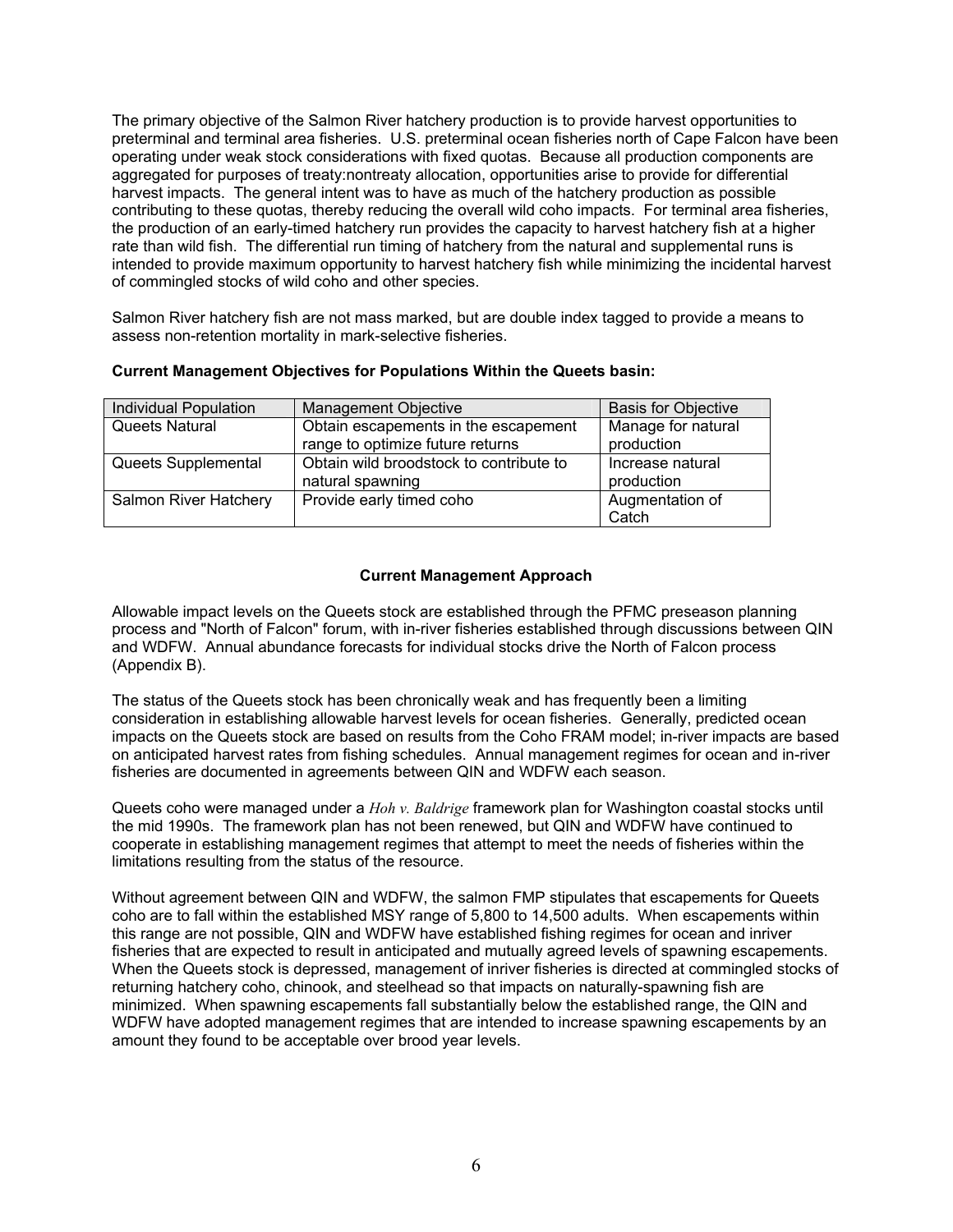## **ASSESSMENT OF STOCK STATUS**

Naturally produced Queets coho rear in freshwater for approximately 18 months prior to their seaward migration during May-June. The vast majority of adults mature as three years olds after spending 18 months in marine waters (some sexually mature males return as two years old jacks). The National Marine Fisheries Service described the status of Olympic Peninsula coho as follows:

*Coho salmon abundance within this ESU is moderate, but stable. These stocks have been reduced from historical levels by large scale habitat degradation in the lower river basins, but there is a significant portion of coho salmon habitat in several rivers protected within the boundaries of the Olympia National Park. This habitat refuge, along with the relatively moderate use of hatchery production (primarily from native stocks), appears to have protected these coho salmon stocks from the serious losses experienced in adjacent regions. While there is continuing cause for concern about habitat destruction and hatchery practices within the ESU, the BRT concluded that there is sufficient native, natural, self-sustaining production of coho salmon that this ESU is not in danger of extinction and is not likely to become endangered in the foreseeable future unless conditions change substantially.* (NMFS 1995, p 131.)

#### **Spawning Escapements**

Estimates of spawning escapements for Queets coho are available for 1976 through 2000 (Table 1). Each year, escapement is estimated through spawning ground surveys that expand observed redd counts by standard expansion factors of one (1) adult male and one (1) female per redd. Expansion factors were validated through a study in the West Branch of the Hoquiam River (Annual Reports to the Northwest Indian Fisheries Commission, 1988, 1989, 1990). The QIN has conducted the vast majority of the adult and juvenile population assessment work on the Queets since the late 1980's. Estimates of wild, supplemental, and hatchery composition of natural spawners are based on CWT recoveries. During the 1990s, wild-origin spawners ranged from slightly over 1,000 to nearly 9,000; the contribution of fish produced by supplementation efforts to natural spawning escapements ranged from less than 100 to 3,600; hatchery escapements ranged from 1,400 to nearly 6,000, but are not counted as natural spawning escapement. Available data indicate that Salmon River hatchery fish home to and are either trapped for broodstock or spawn naturally within Salmon River. Hatchery and natural coho spawning in the Salmon River are distinguished by timing.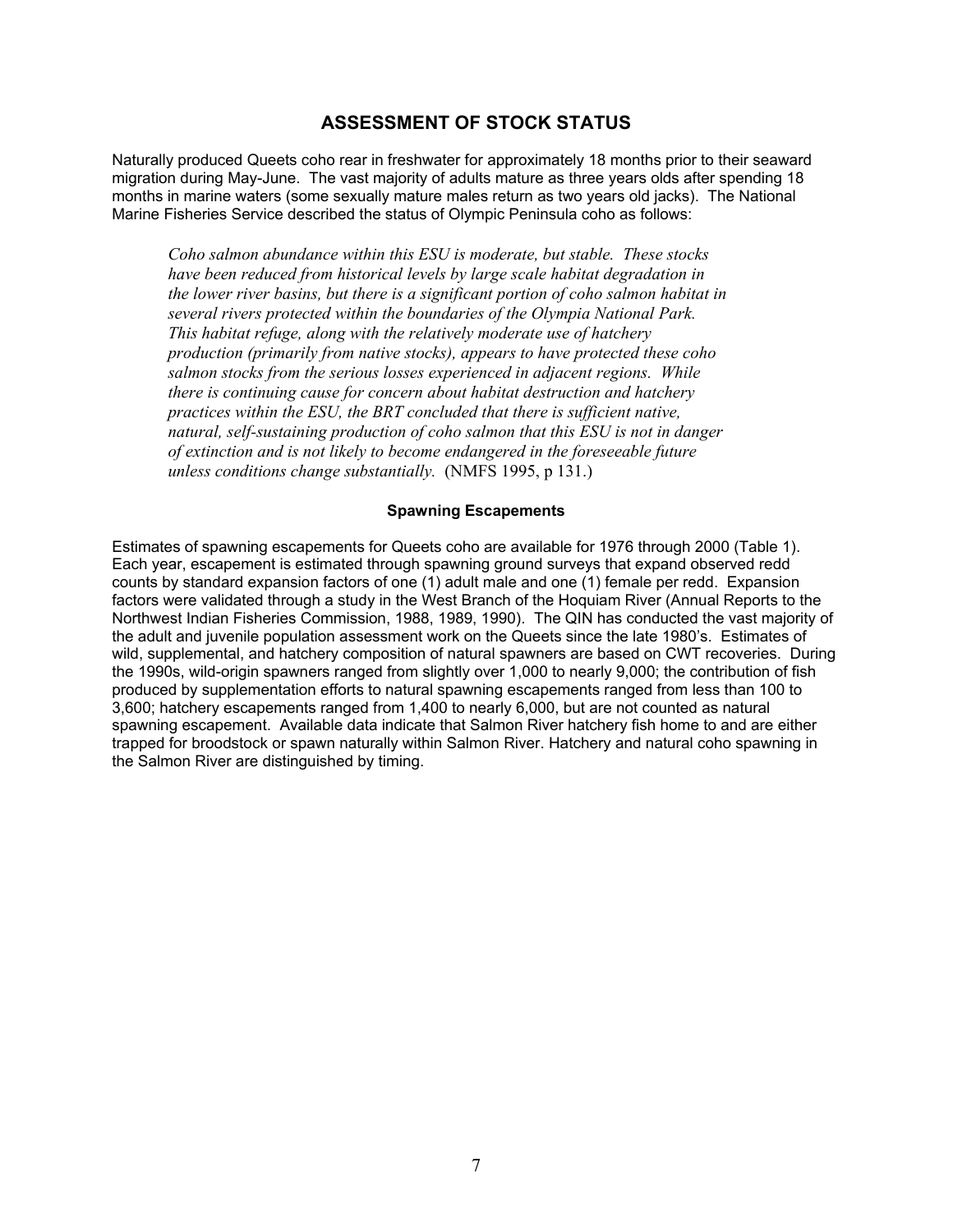| <b>Escapement</b> |             |              | Total          |                 |
|-------------------|-------------|--------------|----------------|-----------------|
| Year              | <b>Wild</b> | <b>Suppl</b> | <b>Natural</b> | <b>Hatchery</b> |
| 1976              | 1,200       |              | 1,200          | 100             |
| 1977              | 1,900       |              | 1,900          | 300             |
| 1978              | 2,700       |              | 2,700          | 600             |
| 1979              | 6,800       |              | 6,800          | 1,600           |
| 1980              | 4,700       |              | 4,700          | 2,400           |
| 1981              | 4,800       |              | 4,800          | 2,400           |
| 1982              | 7,000       |              | 7,000          | 4,500           |
| 1983              | 2,282       |              | 2,282          | 1,100           |
| 1984              | 9,200       |              | 9,200          | 4,042           |
| 1985              | 4,001       |              | 4,001          | 1,228           |
| 1986              | 5,160       |              | 5,160          | 3,654           |
| 1987              | 4,747       |              | 4,747          | 2,401           |
| 1988              | 4,288       | 3,897        | 8,185          | 4,782           |
| 1989              | 4,501       | 693          | 5,194          | 1,872           |
| 1990              | 5,422       | 1,793        | 7,215          | 4,123           |
| 1991              | 6,525       |              | 6,525          | 4,129           |
| 1992              | 6,266       | 922          | 7,188          | 1,402           |
| 1993              | 5,020       | 2,208        | 7,228          | 5,938           |
| 1994              | 1,105       | 95           | 1,200          | 2,901           |
| 1995              | 6,181       | 592          | 6,773          | 2,385           |
| 1996              | 8,993       | 3,574        | 12,567         | 5,191           |
| 1997              | 1,851       |              | 1,851          | 2,137           |
| 1998              | 4,102       | 1,413        | 5,515          | 3,504           |
| 1999              | 4,791       | 521          | 5,312          | 3,551           |
| 2000              | 7,939       | 682          | 8,621          | 3,065           |

**Table 1.** Queets natural terminal area spawning escapements. Excludes wild broodstock taken for the supplementation program. Source: QIN 2000.

In 1997, 1998, and 1999, the Queets River coho natural spawning escapement fell below the lower bound of the MSY escapement goal range (Figure 4). We believe that this failure was due primarily to poor marine survival. Harvest impacts were dramatically reduced in these years and, while curtailment of harvest could have met the escapement goal in 1998, available evidence does not indicate that harvest is the primary cause of the escapement shortfall.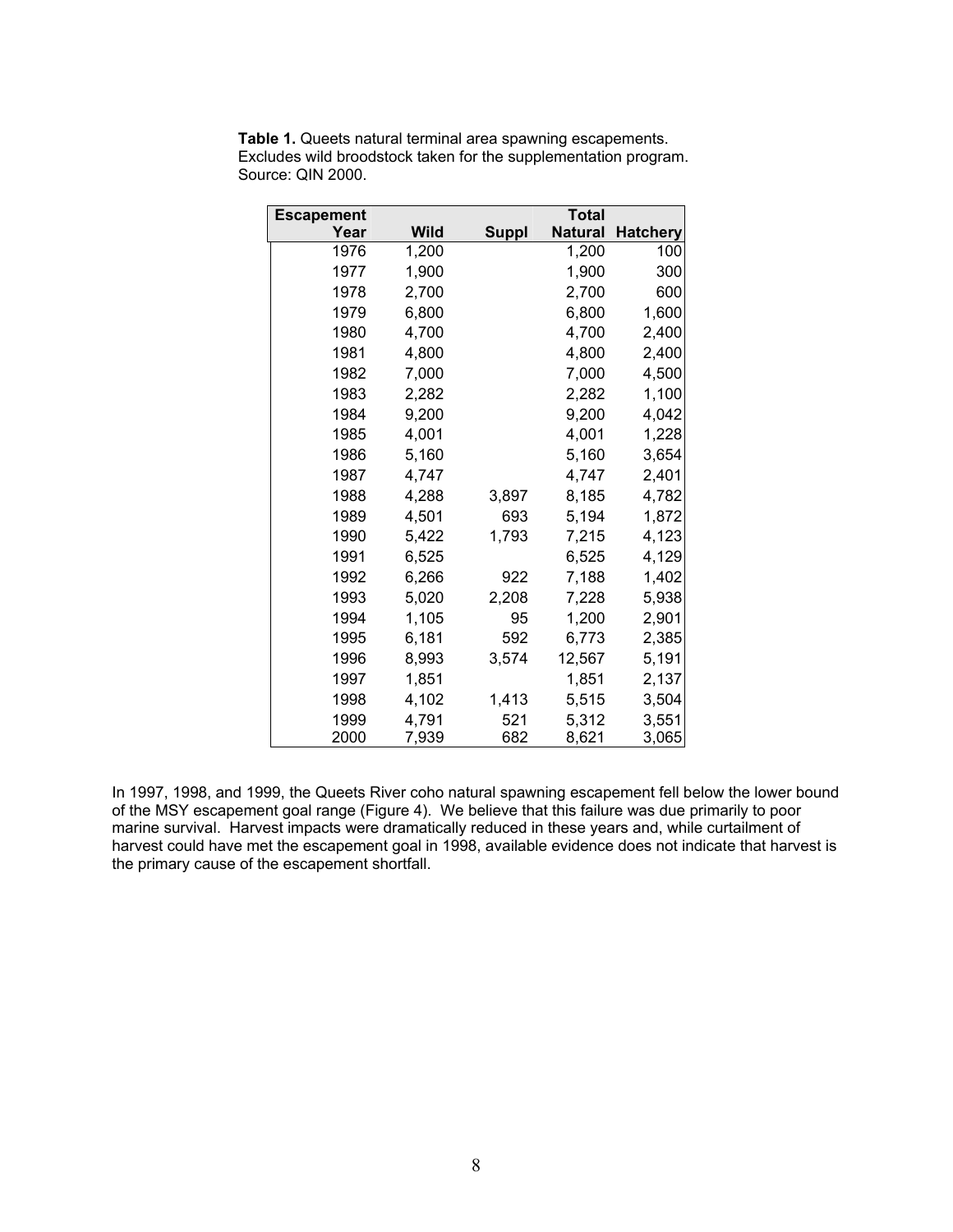

**Figure 4. Natural spawning escapement of Queets coho salmon. Escapement includes natural spawners from both wild and supplemental production, and the horizontal line represents the lower bound of the MSY escapement goal range.** 

#### **Smolt Production**

#### **Natural**

Natural smolt production has been estimated annually since the early 1980's through smolt trapping, tagging, and recapture experiments. The QIN installs smolt traps at as many as 18 various tributaries and overwintering ponds each spring. From the early 1980s through the early 1990s, WDFW operated a trap in the lower Clearwater River where smolts were recovered to provide a smolt yield estimate through mark-recapture of tagged fish.

Time series of smolt production are available for the Clearwater and the entire Queets system separately (Table 2). The Clearwater smolt production is estimated by a simple mark-recapture program via a scoop trap located near the mouth of the Clearwater River. Smolt production from the Queets basin is estimated from data collected during night seining operations in the lower Queets mainstem. The estimate is made through the use of a linear programming model that incorporates the CWT, fin clip data, and Clearwater scoop trap data.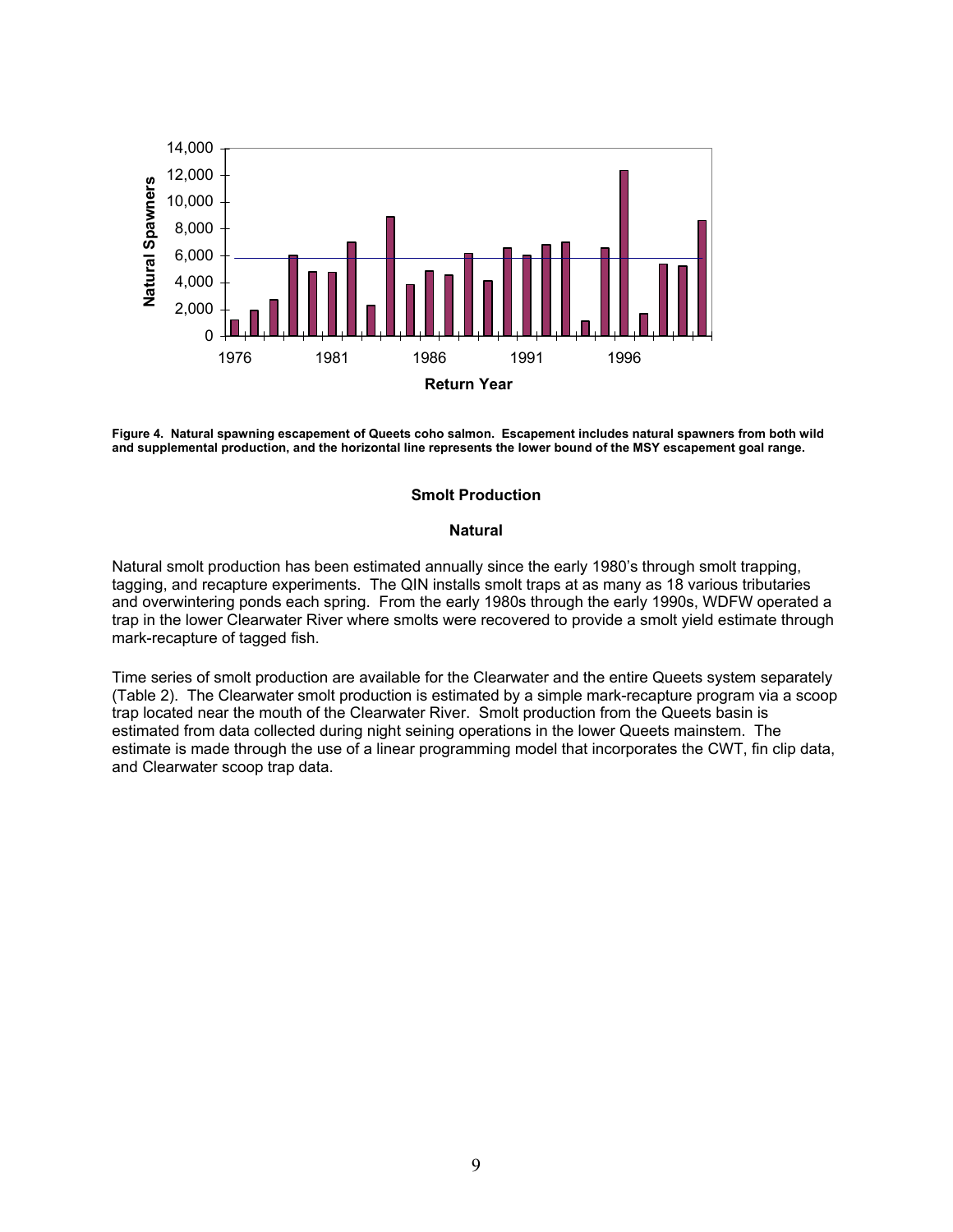| <b>Brood YR</b> | <b>Clearwater</b> | Queets  | Total   |
|-----------------|-------------------|---------|---------|
| 1979            | 52,900            | 115,400 | 168,300 |
| 1980            | 42,600            | 92,900  | 135,500 |
| 1981            | 99,800            | 224,472 | 324,272 |
| 1982            | 60,600            | 182,431 | 243,031 |
| 1983            | 48,200            | 105,541 | 153,741 |
| 1984            | 90,800            | 176,135 | 266,935 |
| 1985            | 47,500            | 73,150  | 120,650 |
| 1986            | 73,600            | 122,195 | 195,795 |
| 1987            | 86,000            | 172,711 | 258,711 |
| 1988            | 67,800            | 308,177 | 375,977 |
| 1989            | 52,600            | 138,103 | 190,703 |
| 1990            | 77,500            | 174,658 | 252,158 |
| 1991            | 63,100            | 83,215  | 146,315 |
| 1992            | 49,900            | 193,926 | 243,826 |
| 1993            | 43,900            | 141,700 | 185,600 |
| 1994            | 34,900            | 63,842  | 98,742  |
| 1995            | 81,500            | 258,287 | 339,787 |
| 1996            | 47,807            | 88,947  | 136,754 |
| 1997            | 27,314            | 48,763  | 76,077  |
| 1998*           | 98,831            | 226,564 | 322,395 |

**Table 2.** Queets natural smolt production. Source QIN 2000.

\*preliminary

The smolt production for the Clearwater and the entire Queets system indicates a slight negative trend for the data set available (Figure 5). The total Queets smolt production has ranged from 76,000 – 375,000 since the 1980's. During the 2000 smolt season, the Quinault Indian Nation captured and tagged a record number of smolts (52,500).

Two components of freshwater production that could lead to low returns are insufficient spawning escapement, and decreased productivity of freshwater habitat reflected in smolt production per spawner.



**Figure 5. Estimated coho smolt production from Queets and Clearwater basins.**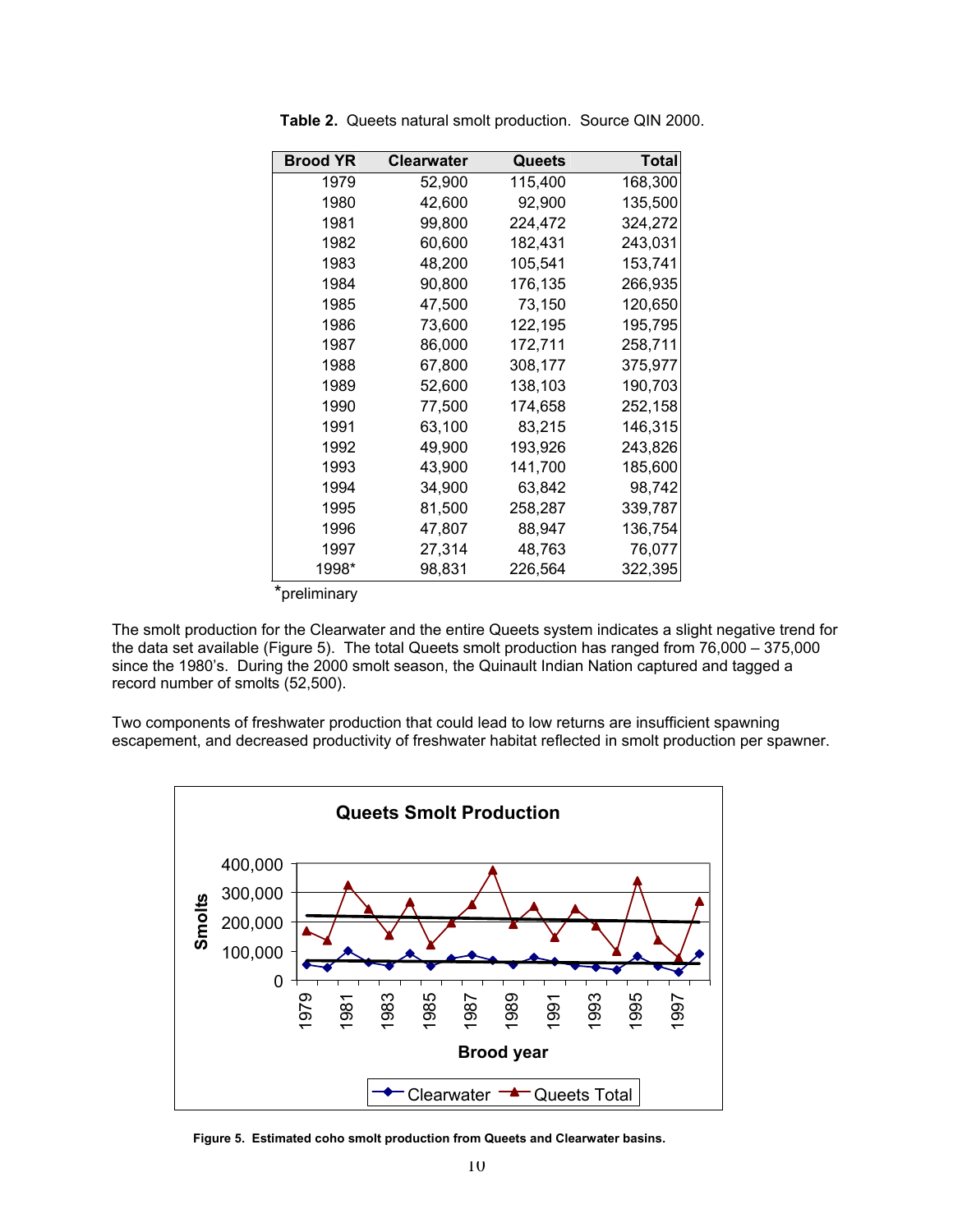The CWTs used for smolt production estimates also provide estimates of harvest in ocean and terminal fisheries. Examination of the production relationship (Figure 6) suggests that for natural escapements greater than approximately 5,000 adult spawners, smolt production is relatively independent of spawning escapement. The returns from 1997 through 1999 were produced from spawning escapements in 1994 through 1996. Of these broods, only the 1994 escapement was less than the MSY escapement goal range of 5,800 to 14,500.



**Figure 6. Relationship between natural spawning escapement and subsequent smolt production for Queets River coho salmon.** 

Estimates of smolt production per spawner (Figure 7), while quite variable, do not show any evidence of a declining trend over time. Peak fall flows during coho egg incubation contribute to the variability in smolt production per spawner. While there was extremely low productivity from the 1996 brood (1999 return year), the 1994 and 1995 broods experienced higher than average freshwater productivity. Total natural smolt production from the Queets basin shows the effects of low escapement in 1994 and low freshwater productivity in 1996 as the second and fourth lowest years of smolt production in the 20-year period for which we have estimates (Figure 5). However total smolt production from the 1997 brood was the lowest observed natural smolt production, and resulted in a spawning escapement of 7,939 in 2000.



**Figure 7. Freshwater productivity. Productivity was calculated as natural smolt emigration divided by the number of natural spawners from wild and supplemental production.**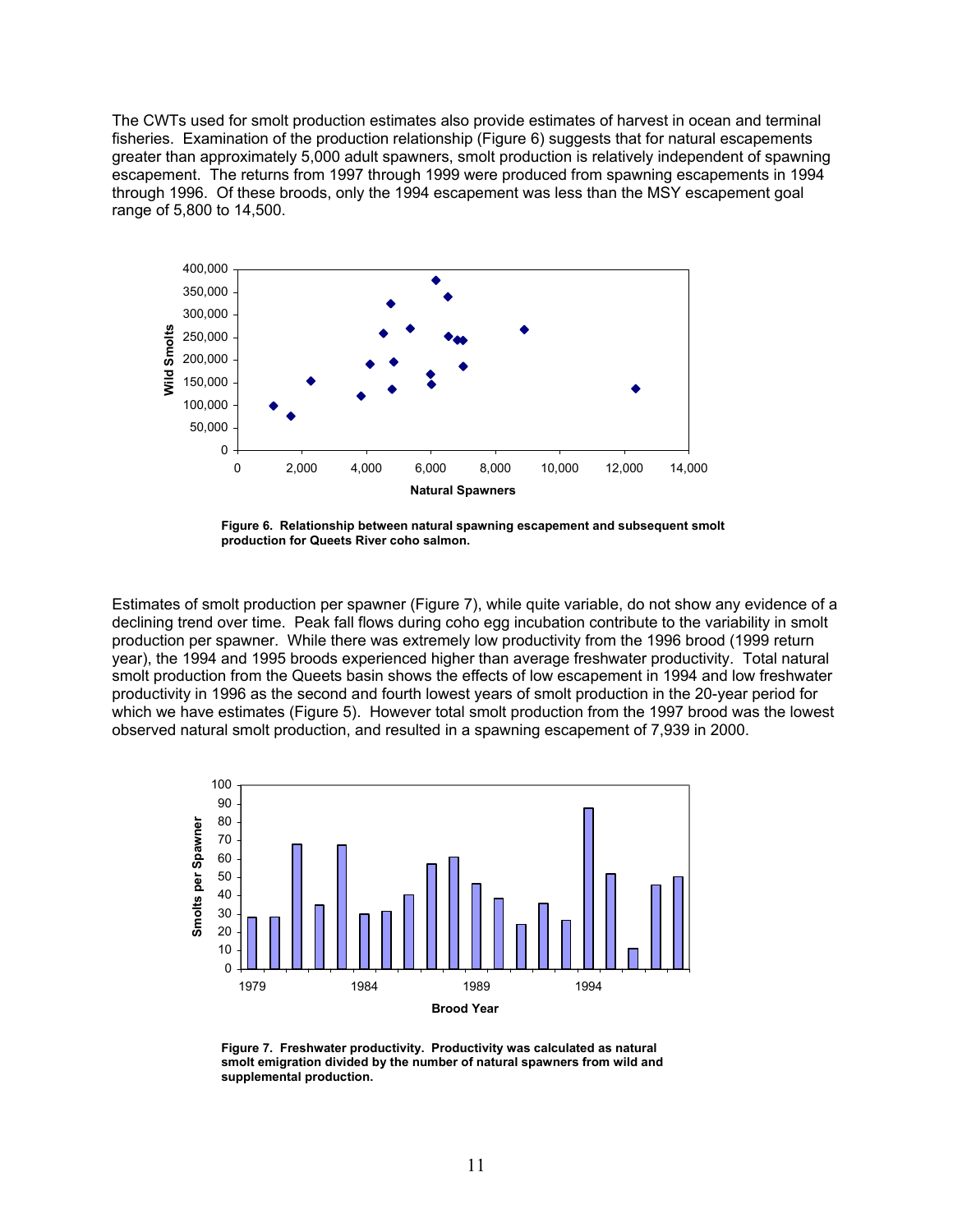River flow conditions may have affected production from the 1996 brood. In March of 1997, extremely high flows were observed over an extended period during the egg incubation and fry emergence of the 1996 brood. This event triggered the largest landslide observed in the Queets drainage in the last 30 years. A major landslide in the upper Solleks River (tributary to the Clearwater) brought an enormous quantity of debris and sediment into the Clearwater system, substantially changing channel characteristics. WDFW researchers have suggested that coho smolt production for the Clearwater River may be related to peak daily plows during the egg incubation period with high flows leading to high egg and fry mortality and thus low production.

#### **Supplemental Production Releases**

Queets coho have been supplemented since the 1985 brood (Table 3). In the initial years of the project, both smolt and fry were planted in habitat believed to be underseeded. Beginning with the 1989 brood, supplementation efforts released only smolts since the available data indicated that fry plants were not successful in increasing production. Production of the 1988 brood was lost due to an outbreak of disease. In the winter of 1999, high water during a severe storm flooded holding ponds; since the capacity to separate progeny by area of broodstock selection was lost, normal supplementation efforts could not proceed. All remaining production was ad-clipped and smolts were allowed to leave hatchery holding ponds on their own volition.

|              |              |                |               |           | <b>Total</b>                 |
|--------------|--------------|----------------|---------------|-----------|------------------------------|
| <b>Brood</b> | <b>Smolt</b> | <b>Harvest</b> | <b>Marked</b> |           | <b>Unmarked Supplemental</b> |
| Year         | year         | vear           | (CWTed)       | (non-CWT) | <b>Release</b>               |
| 1985         | 1987         | 1988           | 72,210        | 64,790    | 137,000                      |
| 1986         | 1988         | 1989           | 99,323        | 108,677   | 208,000                      |
| 1987         | 1989         | 1990           | 96,075        | 182,925   | 279,000                      |
| 1988         | 1990         | 1991           |               |           |                              |
| 1989         | 1991         | 1992           | 33,900        | 0         | 33,900                       |
| 1990         | 1992         | 1993           | 72,162        | 130,665   | 202,827                      |
| 1991         | 1993         | 1994           | 63,788        | 16,320    | 80,108                       |
| 1992         | 1994         | 1995           | 84,978        | 32,136    | 117,114                      |
| 1993         | 1995         | 1996           | 111,759       | 59,672    | 171,431                      |
| 1994         | 1996         | 1997           | 38,669        | 1,415     | 40,084                       |
| 1995         | 1997         | 1998           | 125,326       | 52,313    | 177,639                      |
| 1996         | 1998         | 1999           | 216,146       | 8.041     | 224,187                      |
| 1997         | 1999         | 2000           | 46,353        | 9,091     | 55,444                       |
| 1998         | 2000         | 2001           | O             | 0         |                              |

|  | Table 3. Supplemental Releases of Queets Coho |  |  |
|--|-----------------------------------------------|--|--|
|--|-----------------------------------------------|--|--|

#### **Marine Survival**

Reconstructed adult runs divided by smolt emigration provide estimates of marine survival for both natural and supplemental production (Figure 8). While marine survival of supplementation fish has been consistently lower than that of natural production (likely due to the use of ventral fin clips to identify supplemental releases and potential losses from time of outplanting to migration), both show similar patterns. Because the record is longer and more complete for natural production than for supplementation, we will focus on the marine survival of naturally produced smolts.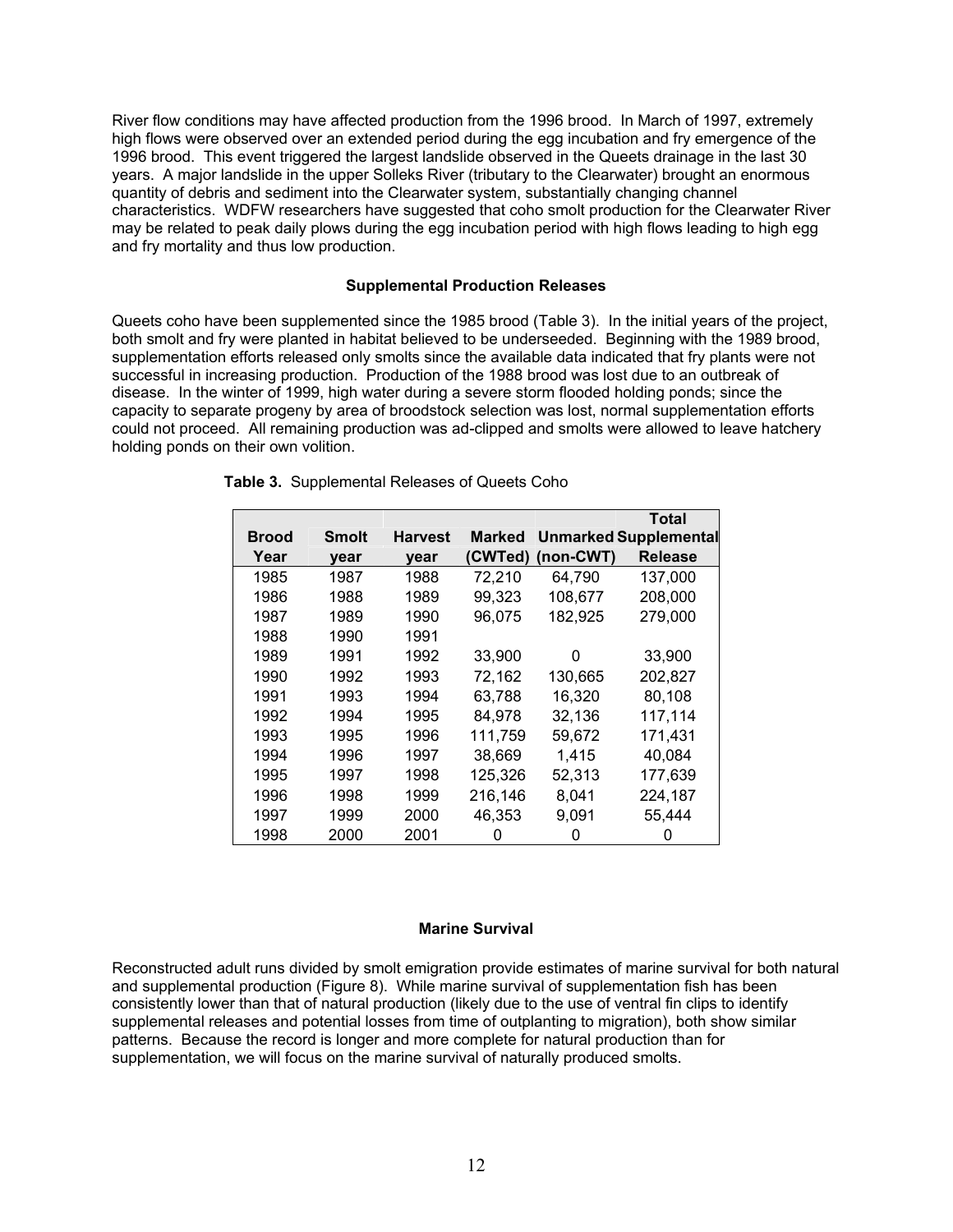

**Figure 8. Marine survival of natural and supplemental smolts calculated as ocean recruits (marine catch + terminal run) divided by smolt outmigrants.** 

There was a declining trend in marine survival in the 1980s and 1990s, and with the exception of the 1996 return year, the naturally produced runs from 1992 through 1999 consistently experienced the lowest marine survival. Low marine survival of Queets coho during the 1990s is consistent with current understanding of recent marine environmental regimes. The productivity in the marine environment of the California Current system has been relatively low since the late 1970s (the 1990s have been some of the lowest productivity years in this period).

In contrast, marine survival of the 1997 brood, which emigrated in 1999 and returned in 2000, was the highest observed since the 1979 brood. All indications are that during most of the 1990s, the California Current system experienced a protracted period of abnormally high temperature. During this time, subtropical and transitional assemblages of copepods and euphausiids dominated the plankton community (Peterson and Mackas, in press<sup>2</sup>). In the fish communities we also saw northward range extensions and increased abundance of species associated with warm water. In 1999, there was an abrupt disappearance of the subtropical neritic copepods from the coastal waters off Oregon and Washington, and a return of boreal and subarctic copepods in the plankton community. Large numbers of anchovies have also been spawning in the Columbia River plume, an event that has not occurred since the 1977 regime shift.

The changes that occurred in 1999 have persisted since then, and while it is too early to say that a regime shift has occurred, this bodes well for the marine survival of coho for at least the next couple of years.

#### **Harvest Impacts**

#### **Ocean Fishery Impacts**

Queets coho migrate to the north and are more vulnerable to Canadian fisheries than they are to Council fisheries in U.S. waters. Beginning in 1997, Canada curtailed fisheries targeting coho salmon out of

<sup>&</sup>lt;sup>2</sup> Peterson, W.T., and D.L. Mackas. In press. Shifts in zooplankton abundance and species composition off central Oregon and southwest British Columbia. Pisces Press.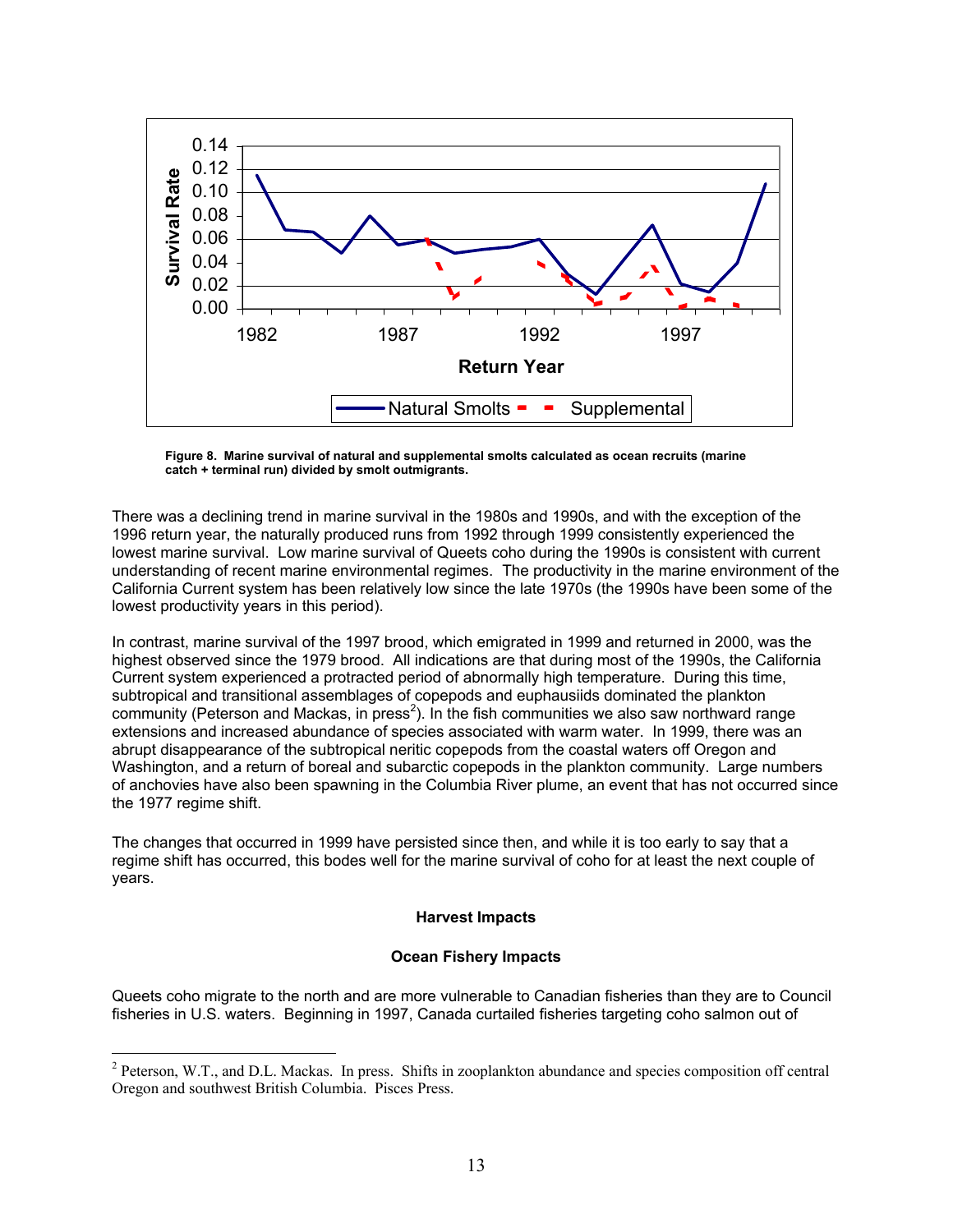concern for depressed Canadian coho stocks. While there has been a general declining trend in ocean fishery impacts on wild Queets coho since the 1982 return year, primarily due to restrictive management actions taken in U.S. fisheries, the coho conservation measures implemented by Canada are readily apparent as a dramatic decrease in ocean exploitation rates in 1997 (Figure 9).



**Figure 9. Queets River coho ocean exploitation rate. Exploitation rate calculated as ocean catch divided by ocean recruits (catch + terminal run).** 

#### **Terminal Fishery Impacts**

Terminal harvest impacts on Queets River coho salmon have been highly variable, but during the low marine survival period beginning in 1992, the terminal harvest rate on wild coho has consistently been restrained to well below 20% for all tribal fisheries and freshwater sport fisheries combined (Figure. 10).



**Figure 10. Terminal harvest rate of natural Queets River coho. Harvest rate calculated as tribal and freshwater sport harvest divided by terminal run size.** 

.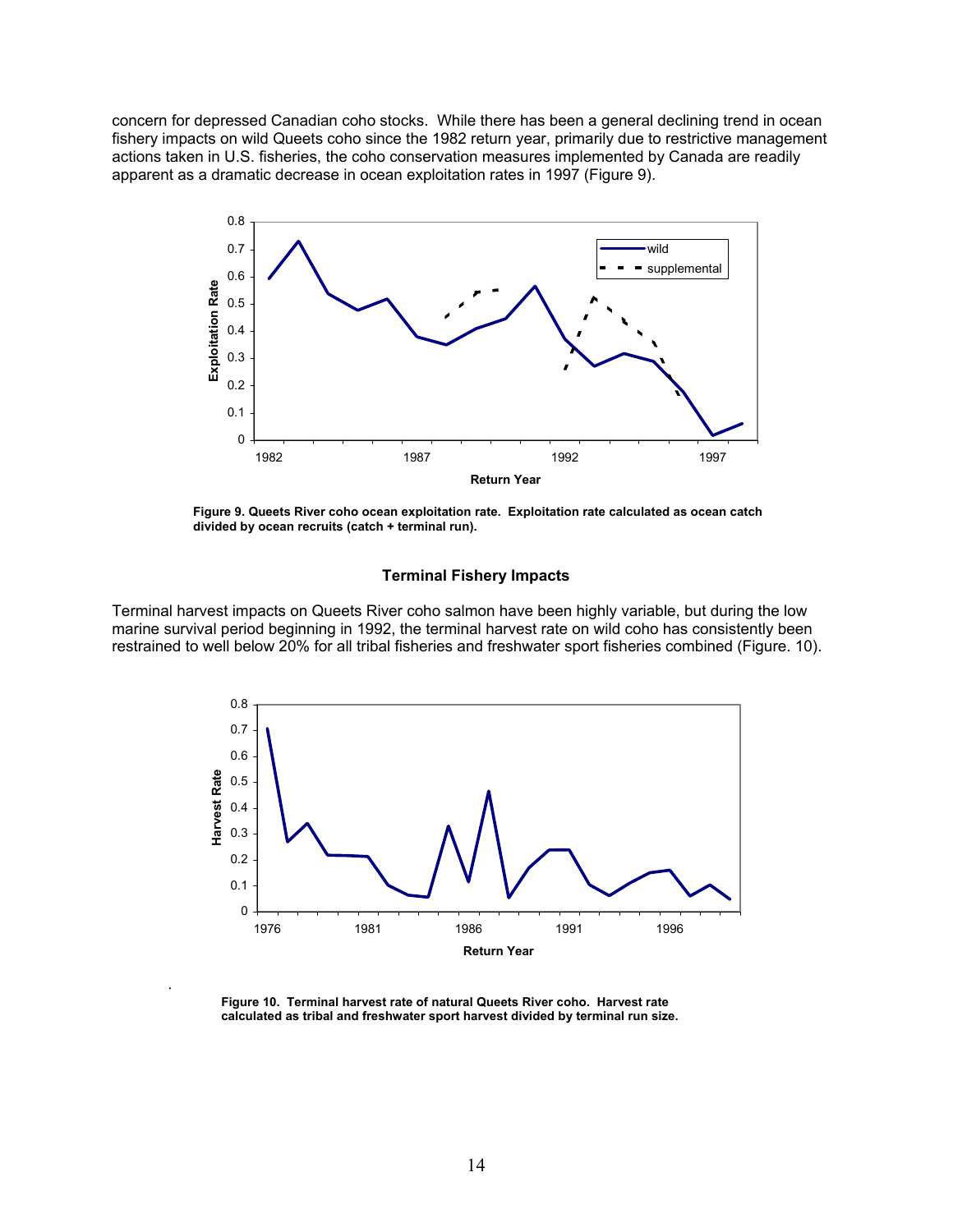#### **Total Fishery Impacts**

Total fishery impacts have declined in a pattern very similar to the decline in ocean fishery impacts (Figure 11). Fishery impacts have declined from exploitation rates on the order of 60 to 70% in the 1980's to less than 20% in the recent years when Queets coho natural escapement fell below the MSY goal range. Total fishery exploitation rate was estimated to be 7.7% in 1997 and 15.8% in 1998. Because the terminal harvest rate was even lower in 1999 than it was in 1997, Canadian fisheries directed at coho remained closed, and all U.S. ocean fisheries were selective for hatchery coho, total harvest impacts in 1999 and in 2000 were probably less than 10%.



**Figure 11. Total fishery exploitation rate. Exploitation rate calculated as (ocean + freshwater catch) divided by ocean recruits.** 

#### **Discussion**

With the information presented, it is possible to examine the relative contribution of different factors to the low escapements of Queets coho in 1997, 1998, and 1999. The STT analyzed the effects of each factor (freshwater survival, marine survival, and harvest) by assuming each factor remained constant over a number of years and examining what the resulting 1997 – 1999 escapements would have been.

If there had been average smolt production from the freshwater environment with no variability, and the broods had experienced the observed marine survival and fishing regimes since 1982, the MSY escapement goal would have been met in 1999 (Figure 12), but not in 1997 or 1998. Similarly, if there had been no fishing at all on Queets coho from 1997 – 1999, escapements would still have failed to achieve the goal range in 1997 and 1999 (Figure 14). On the other hand, if all broods had experienced marine survival equal to the average marine survival of the 1982 through 1988 return years (7.02%), the observed smolt production and fishing regimes would have produced spawning escapements within the MSY goal range in all three years even without any supplementation (assuming 10% total exploitation rates in 1999 and 2000). The period from 1982 through 1988 was selected arbitrarily, simply because it was a period of relatively high survival within the data set, all of which was collected since the marine regime shift that occurred in the late 1970s. In fact actual natural smolt production and fishing regimes would have produced escapements within the goal range in every year since 1988, except for 2000, if the smolts had experienced marine survival similar to that of the 1982 through 1988 returns (Figure 13).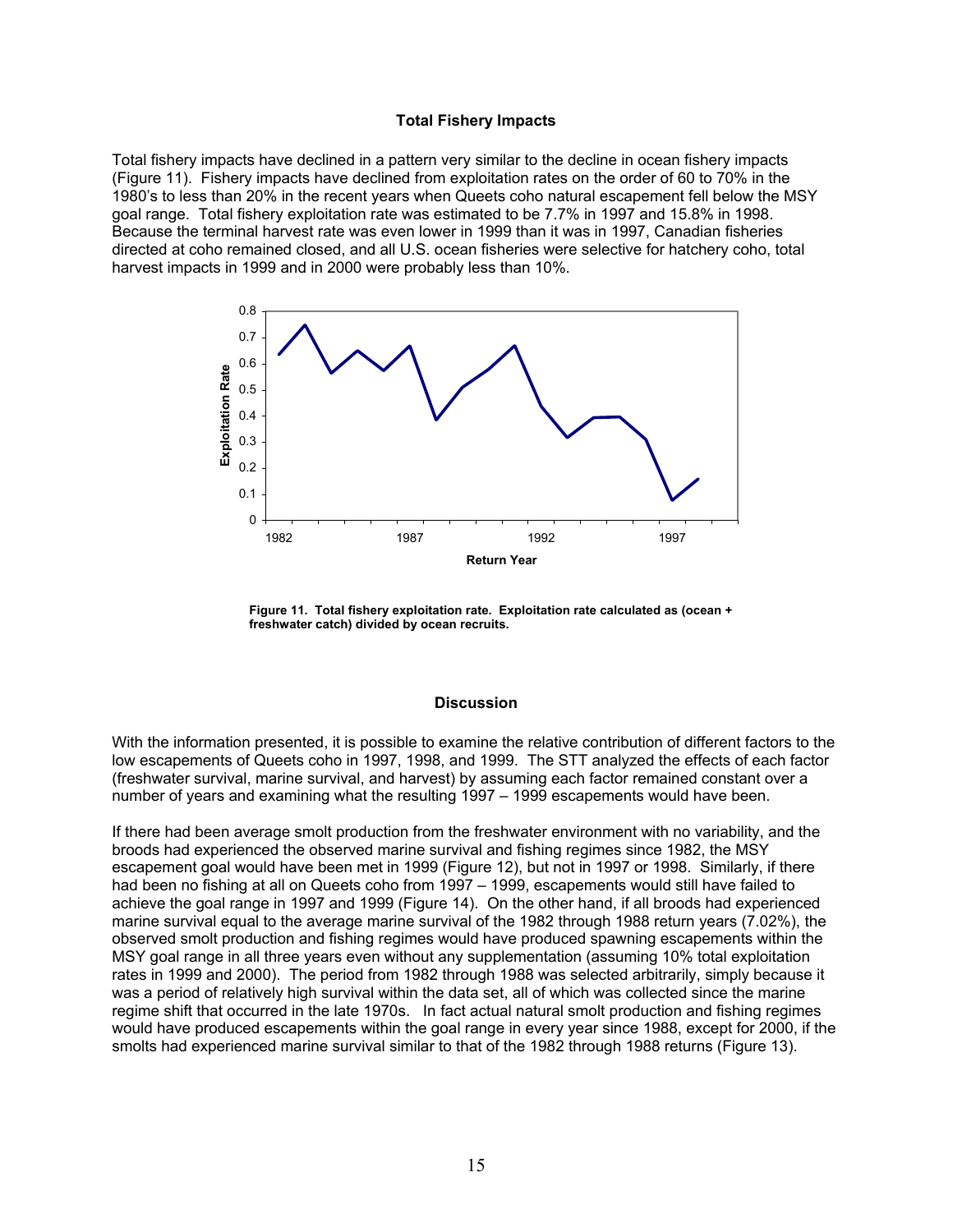

**Figure 12. Effect of variability in freshwater production. Scenario generated by applying observed marine survival rates and fishing regimes to constant natural smolt production equal to the 1979 to 1997 average. A total exploitation rate of 10% was assumed for 1999 and 2000.** 



**Figure 13. Effect of marine survival. Scenario generated by applying 1982-1988 average marine survival to observed natural smolt production and fishing regimes (10% total exploitation rate assumed in 1999 and 2000).**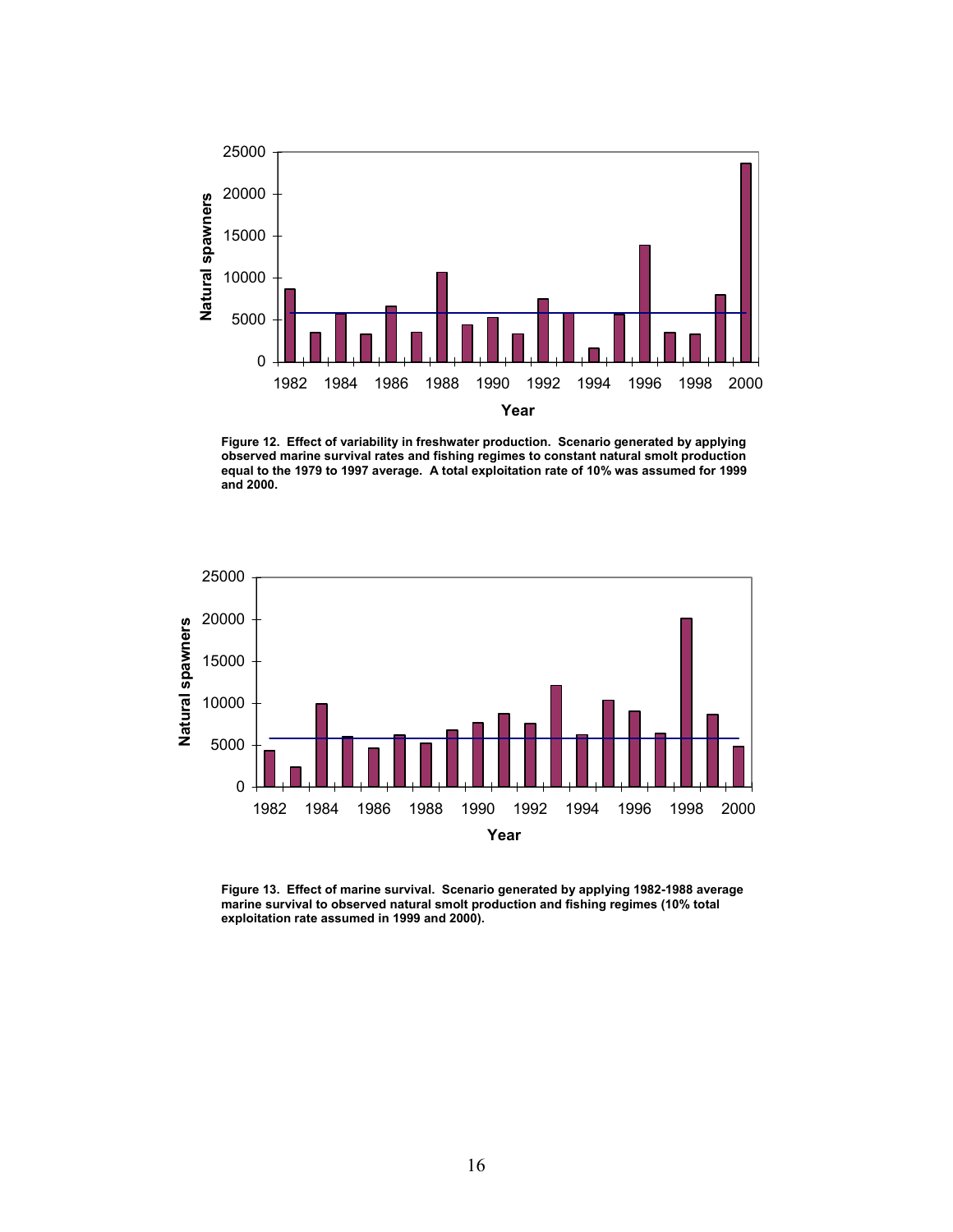

**Figure 14. Effect of harvest. Scenario generated by eliminating all harvest on observed ocean run sizes.** 

Therefore, we believe that a protracted period of very poor marine survival in the 1990s was the primary cause of the Queets coho spawning escapements falling short of the lower bound of the MSY goal range from 1997 through 1999. While further reductions in fishing impacts could have met this lower bound in 1998, fishing impacts were maintained at low levels in all 3 years. Natural spawning escapement in both 1998 and 1999, while below the MSY goal range, exceeded 5,000 natural spawners and was within the range where smolt production appears to be relatively independent of spawning escapement (Figure 6). Although the spawning escapement in 1997 was one of the lowest on record, the progeny of that spawning run met the escapement goal in 2000, and escapement is projected to be within the goal range again in 2001. In addition, all indications are that the forecast for 2001 is a conservative one.

Abundance of Queets River coho is forecast by applying an assumed marine survival rate to smolt emigration estimates for the returning brood. The marine survival rate used for the 2001 forecast was 3.82%. If the 1999 smolt emigration had experienced 1982-1988 average marine survival (7%), the escapement in 2000 would have been below the lower end of the MSY range (Figure 14). Marine survival on the order of 12% would have been necessary to produce the observed 2000 abundance from the 1999 smolt emigration, and marine conditions experienced by smolts in 2000 were similar to those experienced by smolts in 1999. The fact that coho mark rates coastwide in 2001 have been consistently lower than forecast also argues that the returns of natural coho populations should be larger than forecast this year.

## **CONCLUSION AND RECOMMENDATIONS**

The STT evaluated the degree to which various factors (e.g., freshwater production, marine survival and harvest) may have contributed to the low spawning escapements in 1997 through 1999. Available information indicates that Queets coho, like many other stocks, suffered from recent production problems when survival of progeny was very low. The 1997 poor escapement resulted from low parent escapement and experienced high peak winter flows and had low smolt production, which was then subjected to poor marine survival. The 1998 escapement was the outcome of good smolt production that experienced very low marine survival. The 1999 escapement had good parent escapement, but experienced high winter flows and had relatively low smolt production. This brood was also impacted by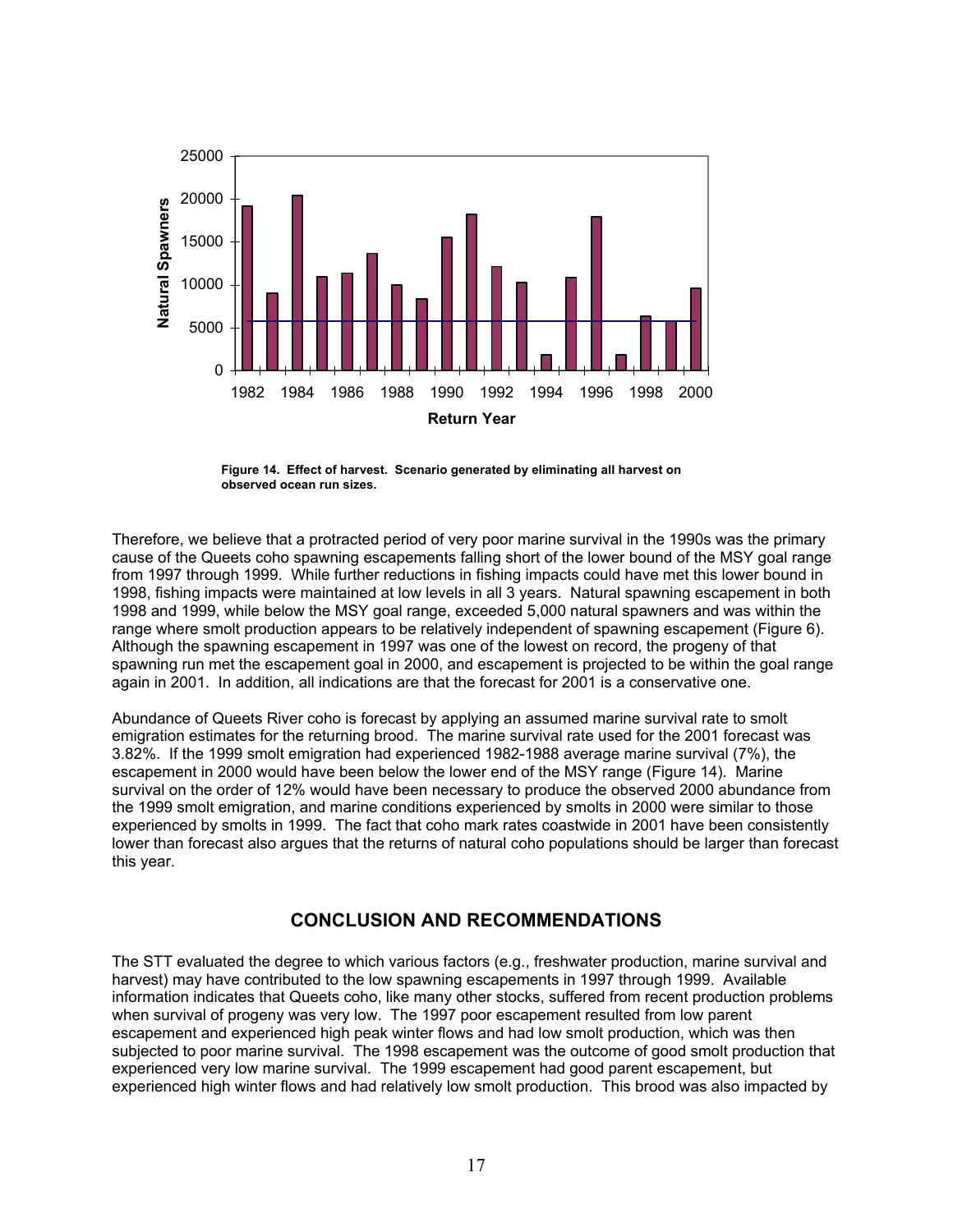relatively low marine survival. The STT concludes that Queets coho are not overfished. Consequently, development of a rebuilding plan and criteria<sup>3</sup> for determining an end of overfishing are not warranted at this time.

In 2000, the observed spawning escapement of 8,621 (7,939 wild, 682 supplemental) was within the spawning escapement range of 5,800-14,500 established for Queets coho. Spawning escapements in 2001 are also anticipated to exceed the lower end of the escapement range. Marine survival appears to have improved from the low levels observed during the mid-late 1990s. The STT believes that it is unlikely that Queets coho will trigger a conservation alert or overfishing concern in the near future.

However, if escapement in 2001 is below the lower end of the established escapement range, the STT recommends that the Council initiate a full status review for this stock.

Fishing plans are developed annually by the Council and state and tribal managers to address concerns for individual stocks. Procedures to bring stocks in danger of overfishing to the attention of the Council through issuance of alerts, coupled with annual abundance forecasts and stock-specific planning provide adequate protection against overfishing.

The STT's preliminary examination of the historic relationship between spawners and subsequent production suggests that the current escapement range for this stock should be reexamined (Appendix A). The STT recommends that the Council and co-mangers undertake a comprehensive review of available information to determine if the lower end of the current MSY escapement range is still appropriate.

The FMP under amendment 14 requires the STT to 'consider if excessive fishing has been inadvertently allowed by estimation errors…'. The preseason forecasts of the ocean abundance of Queets Natural coho for the years 1997-1999 were all below the lower bound of the escapement goal range (Appendix B). The STT therefore concludes that abundance forecast estimation error did not contribute to the low spawning escapements of Queets coho from 1997 – 1999.

 $\overline{a}$ 

 $3$  The FMP specifies that criteria defining an end to overfishing are to be developed as part of a rebuilding plan.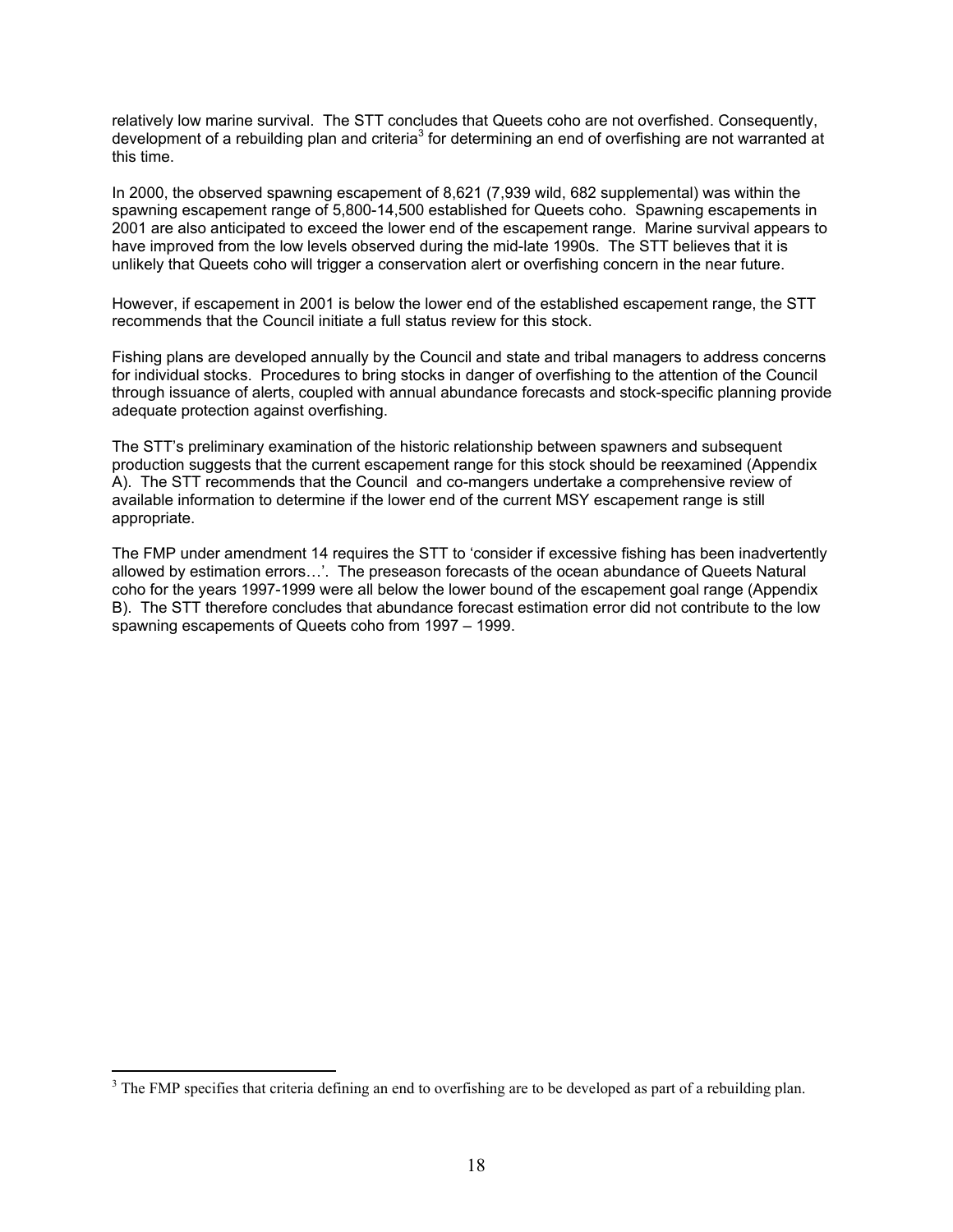## **Appendix A – Preliminary Examination of Queets Coho Stock- Production Relations**

### **Derivation of Current Spawning Escapement Range**

The current spawning escapement range for Queets coho was established in the early 1980s as a result of two workshops that were sponsored by the Quinault Treaty Area tribes (Quinault, Quileute, and Hoh), the Washington Department of Fisheries, the National Marine Fisheries Service, and the U.S. Fish & Wildlife Service to evaluate the technical basis for establishing escapement goals on Washington north coastal rivers. The spawning escapement range was derived from two estimates of smolt production capacity and two estimates of productivity. Estimates of habitat carrying capacity were derived from measurements of three habitat types: tributary, mainstem, and lakes/ponds multiplied by a range of utilization values drawn from the literature. Estimates of productivity (summer low flow) at low spawner density and at full seeding were also drawn from the literature. At that time, there was insufficient data to estimate these values for north coastal river systems.

The true form of the stock-production relationship was unknown; three types of models were considered: Ricker, Beverton-Holt, and rectilinear. The low end of the range was the number of spawners needed to produce the lower estimate of smolt capacity at low spawner density (highest efficiency); the upper end of the range was the number of spawners required to produce the higher estimate at the productivity estimated to fully seed available habitat. The Western District Court of Washington *(U.S. v. Washington)* determined that the true MSH escapement was likely to lie within this range in 1982.



**Derivation of Spawning Escapement Range for Washington Coastal Coho**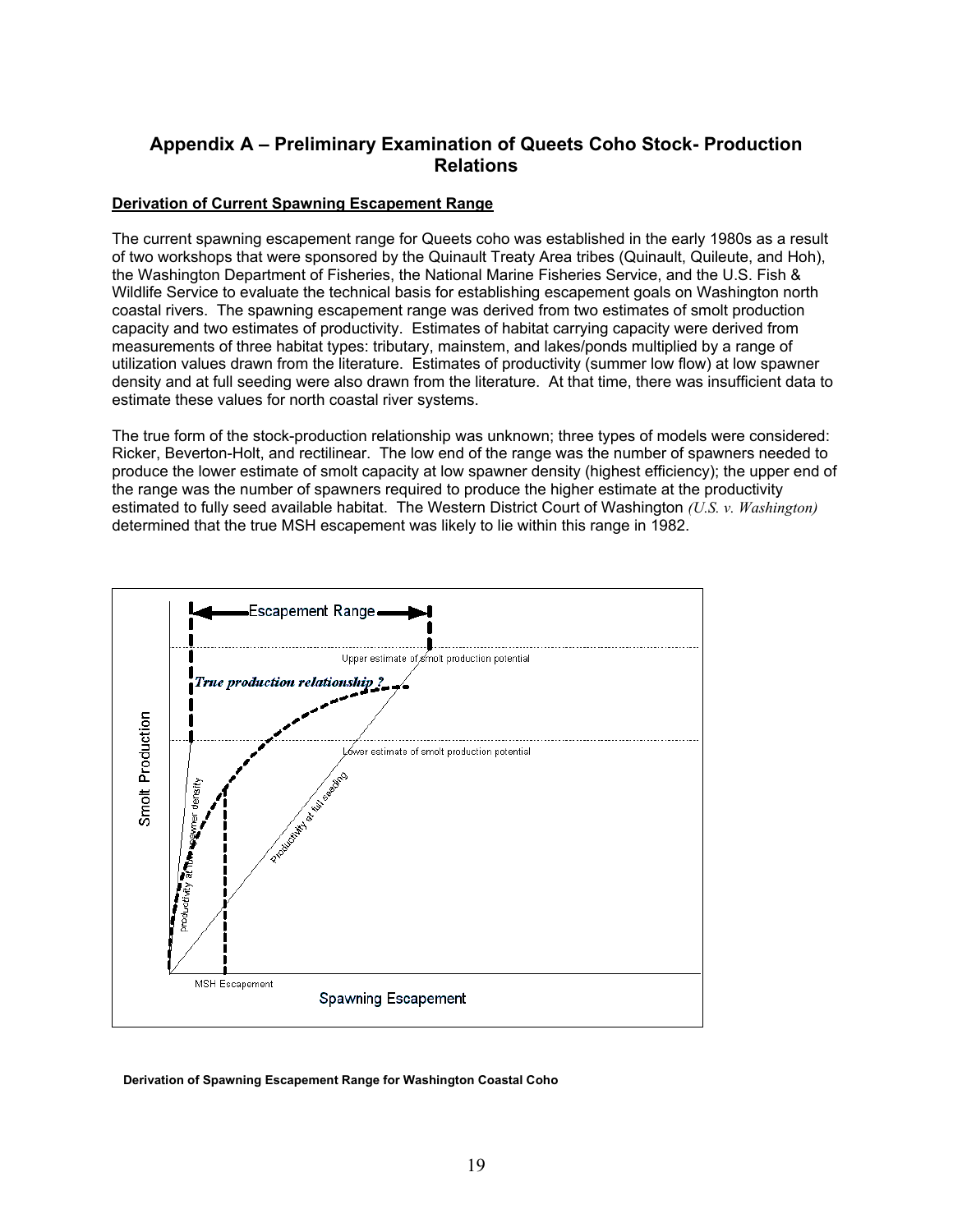### **Preliminary Stock-Recruit Analysis Based on Adult Production and Natural Spawning Escapement**

Since the time the escapement goal was established, additional information has become available to evaluate the relationship between production and parent spawning escapement for Queets coho. Smolt production is now believed to depend critically upon over-winter survival rather than summer flow conditions. The STT performed a preliminary analysis of available data relating production of Queets coho to natural spawning escapements. The data employed are presented in the table below. The column titled "Observed recruits" represents smolt production multiplied by the estimated marine survival rates for untagged smolts. The column titled "Average Recruits" represents smolt production multiplied by the 1979-1997 brood year average marine survival rate. This filters out the effect of variability in marine survival conditions, leaving the remaining "noise" in the data to any density dependent effects and variability in freshwater habitat conditions affecting juvenile survival.

| <b>Brood</b><br>Year | <b>Natural</b><br><b>Escmt</b> | <b>Estimated</b><br>Smolt<br>Prod | <b>Marine</b><br><b>Survival</b><br>Rate | Observed<br><b>Recruits</b> | Average<br>Recruits |
|----------------------|--------------------------------|-----------------------------------|------------------------------------------|-----------------------------|---------------------|
| 1979                 | 6,800                          | 168,300                           | 0.1150                                   | 19,355                      | 9,252               |
| 1980                 | 4,700                          | 135,500                           | 0.0679                                   | 9,200                       | 7,449               |
| 1981                 | 4,800                          | 324,272                           | 0.0661                                   | 21,434                      | 17,826              |
| 1982                 | 7,000                          | 243,031                           | 0.0479                                   | 11,641                      | 13,360              |
| 1983                 | 2,282                          | 153,741                           | 0.0800                                   | 12,299                      | 8,452               |
| 1984                 | 9,200                          | 266,935                           | 0.0550                                   | 14,681                      | 14,674              |
| 1985                 | 4,001                          | 120,650                           | 0.0593                                   | 7,155                       | 6,633               |
| 1986                 | 5,160                          | 195,795                           | 0.0479                                   | 9,379                       | 10,764              |
| 1987                 | 4,747                          | 258,711                           | 0.0511                                   | 13,220                      | 14,222              |
| 1988                 | 8.185                          | 375,977                           | 0.0534                                   | 20,077                      | 20,669              |
| 1989                 | 5,194                          | 190,703                           | 0.0599                                   | 11,423                      | 10,484              |
| 1990                 | 7,215                          | 252,158                           | 0.0299                                   | 7,540                       | 13,862              |
| 1991                 | 6,525                          | 146,315                           | 0.0127                                   | 1,858                       | 8,043               |
| 1992                 | 7,188                          | 243,826                           | 0.0428                                   | 10,436                      | 13,404              |
| 1993                 | 7,228                          | 185.600                           | 0.0722                                   | 13.400                      | 10,203              |
| 1994                 | 1.200                          | 98,742                            | 0.0216                                   | 2,133                       | 5,428               |
| 1995                 | 6,773                          | 339,787                           | 0.0146                                   | 4,961                       | 18,679              |
| 1996                 | 12,567                         | 136,754                           | 0.0396                                   | 5.415                       | 7,518               |
| 1997*                | 1,851                          | 76,077                            | 0.1076                                   | 8,186                       | 4,182               |
| 1998*                | 5,515                          | 322,395                           | ΝA                                       | NA.                         | 17,723              |

### **Queets Coho Production Data (BY 1997 preliminary; BY 1998 projected)**

\* Preliminary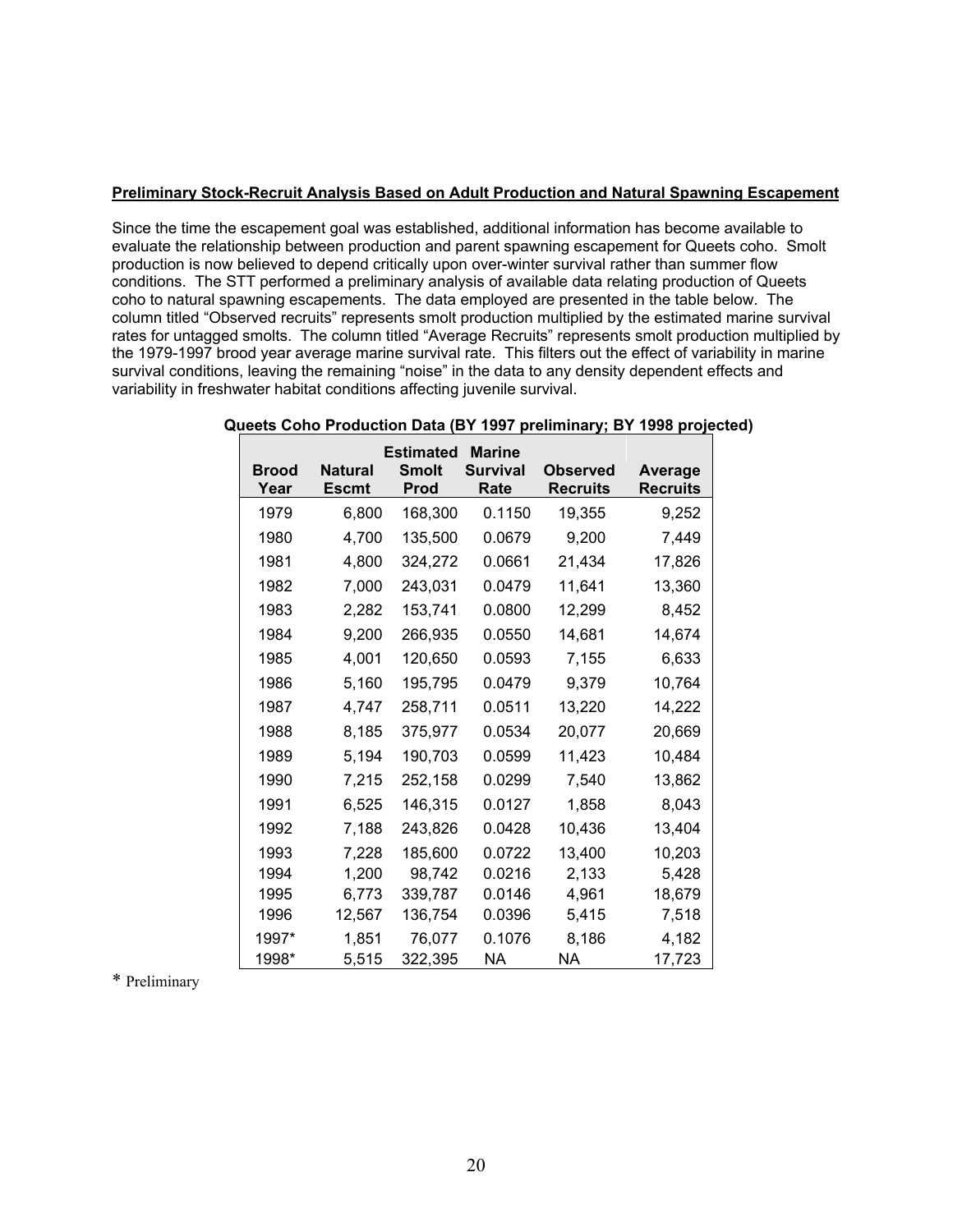Observed and Average recruitment estimates produced by natural spawning escapements are depicted in the figure below.



These data suggest that production of Queets coho peaks when natural spawning escapements approach 5,000 to 8,000 and that production may decrease at higher escapement levels. Data for the 1979-1997 brood years were fit to a standard Ricker Stock-Recruit model. Estimates of key statistics are summarized below. As is typical with stock-recruitment analysis, the data are "noisy." A graph depicting the general form of the stock-recruitment relationship under observed and average survival assumptions is also presented.

| <b>Queets Stock-Recruit Analysis</b><br>(Ricker Model) |                 |                            |  |  |
|--------------------------------------------------------|-----------------|----------------------------|--|--|
|                                                        | <b>Observed</b> | Average<br><b>Survival</b> |  |  |
| R-squared                                              | 0.34451         | 0.5371                     |  |  |
| Alpha                                                  | 4.557515        | 4.235651                   |  |  |
| Beta                                                   | 0.00016         | 0.00013                    |  |  |
| MaxProd                                                | 10,279          | 12,269                     |  |  |
| Esc @ MaxProd                                          | 6,131           | 7,874                      |  |  |
| <b>MSY</b>                                             | 5,522           | 6,264                      |  |  |
| Esc@MSY                                                | 3,679           | 4,558                      |  |  |
| Exp Rate @ MSY                                         | 60%             | 58%                        |  |  |

This simple analysis suggests that the MSY escapement level for Queets coho may lie below the lower end of the current spawning escapement range (5,800).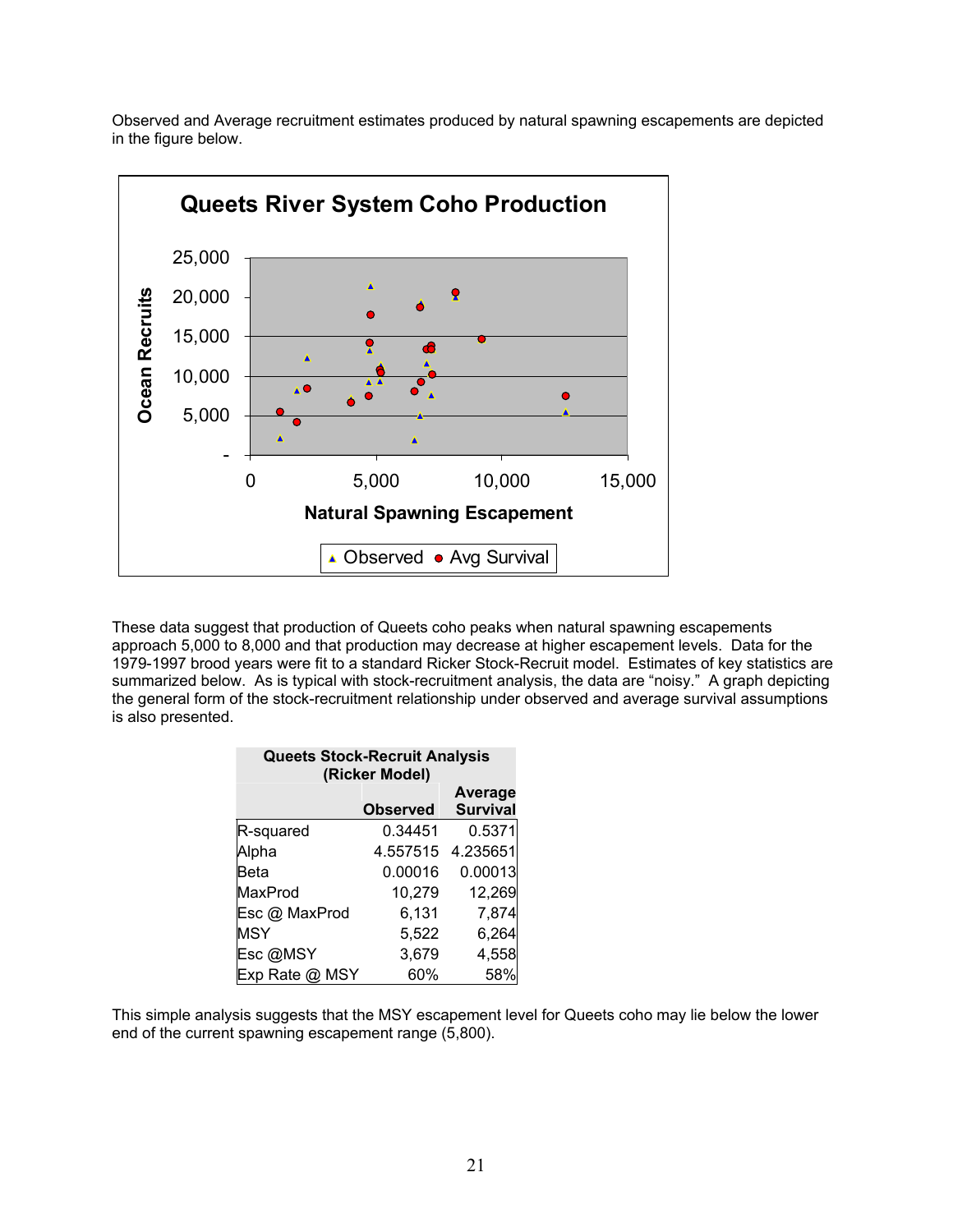

Estimates of escapement at maximum production were compared against those resulting from methods used to determine "full seeding" escapements for Oregon Coastal Natural Coho under Amendment 14. The spawning escapement associated with maximum production for Queets coho would be 6,900, using the average spawners/mile for the OCN stock. This value is comparable to the escapement at maximum production for Queets coho (6,100 to 7,900) estimated through stock-recruitment analysis.

Available data for Queets coho indicate that the stock is not in danger of extinction at escapement values much lower than the existing escapement range 5,800 spawners. Spawning escapements for this stock have been as low as 1,200 (in 1994). Using the 4 fish/mile value employed for the OCN stock, the "critical" spawning escapement level would approach 900.

#### **Relationships Between Smolt Production and Natural Spawning Escapements**

Figure 6 in the body of the report depicts data on smolts produced by natural spawning escapements in the Queets system. State and tribal co-managers may find it helpful to analyze these data to try to separate the effects of freshwater production from impacts of marine survival on adult recruitment when evaluating the current spawning escapement goal range.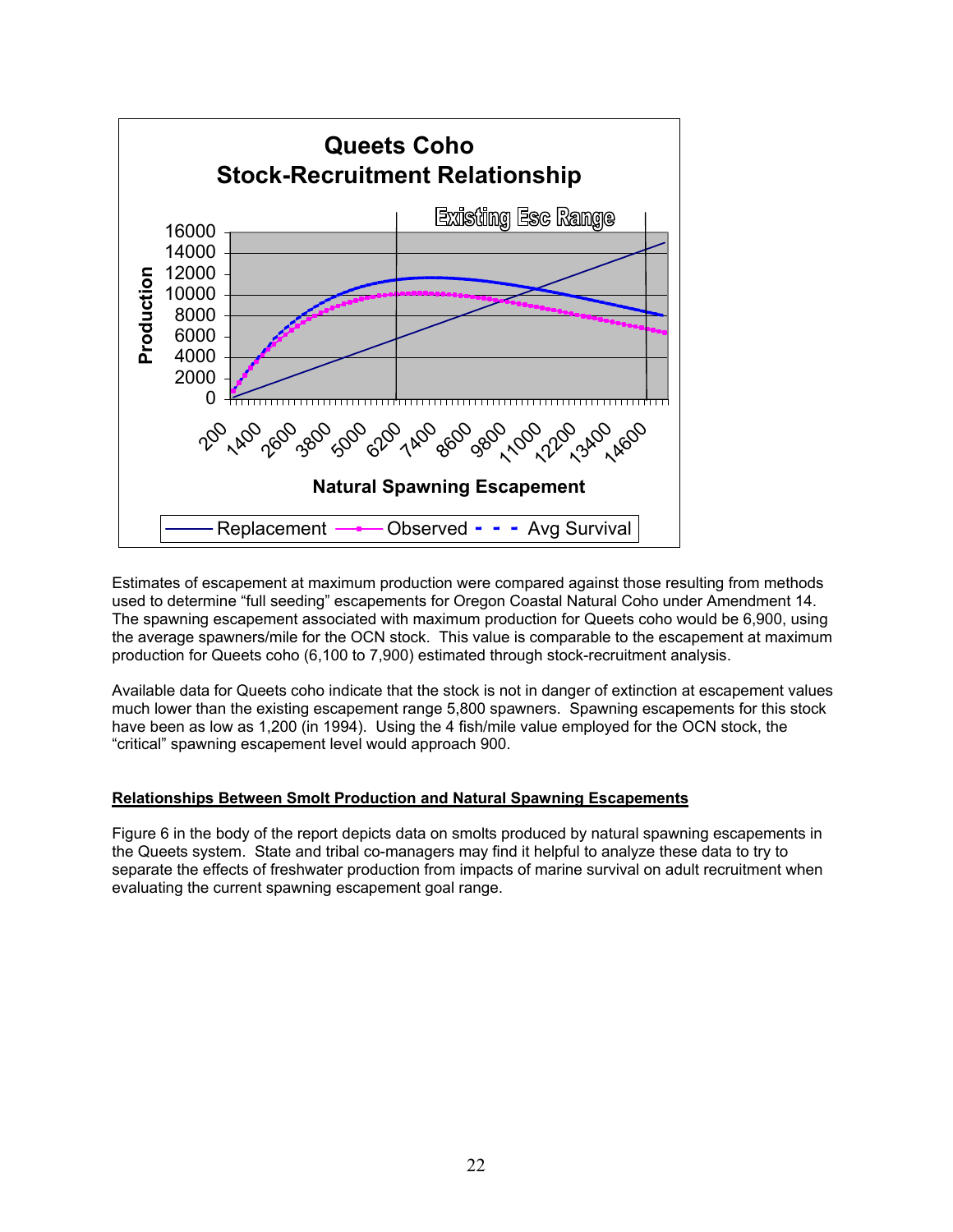| <b>Clearwater Tributary</b> |             |              | <b>Queets River (excluding Clearwater)</b> |             |              |
|-----------------------------|-------------|--------------|--------------------------------------------|-------------|--------------|
| <b>Stream Name</b>          | <b>WRIA</b> | <b>Miles</b> | <b>Stream Name</b>                         | <b>WRIA</b> | <b>Miles</b> |
| lower tribs                 |             | 1.0          | Fisher                                     | .0018       | 1.5          |
| Hurst and tribs             | .0025       | 7.4          | Elk                                        | .0019       | 5.4          |
| Hunt                        | .0032       | 0.9          | Harlow                                     | .0134       | 1.5          |
| Warring                     | .0033       | 0.2          | McKinnon                                   | .0138       | 2.4          |
| Elkhorn                     | .0036       | 0.7          | Salmon and tribs                           | .0139       | 18.9         |
| <b>Mink</b>                 | .0037       | 1.2          | Hibbard                                    | .0156       | 0.5          |
| Shale and tribs             | .0041       | 6.3          | Hartzell                                   | .0156 A     | 0.3          |
| <b>WFK Miller and tribs</b> | .0048       | 7.5          | Tacoma                                     | .0157       | 8.0          |
| <b>EFK Miller and tribs</b> | .0049       | 5.5          | Mud                                        | .0163       | 3.1          |
| Christmas                   | .0065       | 7.5          | Matheny                                    | .0165       | 11.8         |
| Peterson                    | .0068       | 0.5          | <b>Ticket</b>                              | .0198       | 3.7          |
| Deception                   | .0070       | 1.5          | Phelan                                     | .0199       | 1.3          |
| Prairie                     | .0071       | 0.5          | North                                      | .0202       | 2.1          |
| Snahapish and tribs         | .0077       | 10.8         | Sams                                       | .0205       | 7.0          |
| <b>Bull</b>                 | .0085       | 1.0          | unnamed                                    | .0234       | 1.0          |
| Stequaleho                  | .0094       | 1.8          | unnamed                                    | .0234A      | 0.8          |
| <b>Solleks</b>              | .0103       | 7.1          | Coal                                       | .0235       | 1.0          |
| Kunamakst                   | .0117       | 0.2          | Vein                                       | .0237       | 2.2          |
| misc. tribs                 |             | 15.8         | Tshletshy                                  | .0240       | 2.5          |
|                             |             |              | unnamed                                    | .0265       | 0.6          |
|                             |             |              | unnamed                                    | .0266       | 0.8          |
|                             |             |              | Harlow and trib                            | .0267       | 2.0          |
|                             |             |              | <b>Bob</b>                                 | .0269       | 0.5          |
|                             |             |              | Paradise                                   | .0274       | 2.0          |
|                             |             |              | misc. tribs                                |             | 6.9          |
| SubTotal Tribs              |             | 77.4         | SubTotal Tribs                             |             | 87.8         |
| Mainstem                    | .0024       | 34.5         | Mainstem                                   | .0016       | 22.2         |

Tributary Spawning Habitat for Coho Salmon in the Queets River System

| <b>Miles of Coho Spawning Habitat Queets System</b> | 221.9            |                                                            |
|-----------------------------------------------------|------------------|------------------------------------------------------------|
|                                                     |                  | <b>Comparable Spawning</b><br><b>Escapement Levels for</b> |
| <b>OCN Values</b>                                   | <b>Fish/mile</b> | <b>Queets Coho</b>                                         |
| "Critical Escapement"                               |                  | 888                                                        |
| Full seeding North                                  | 24               | 5,326                                                      |
| Full seeding North-Central                          | 47               | 10,429                                                     |
| Full seeding South                                  | 12               | 2,663                                                      |
| <b>Total OCN</b>                                    | 31               | 6,879                                                      |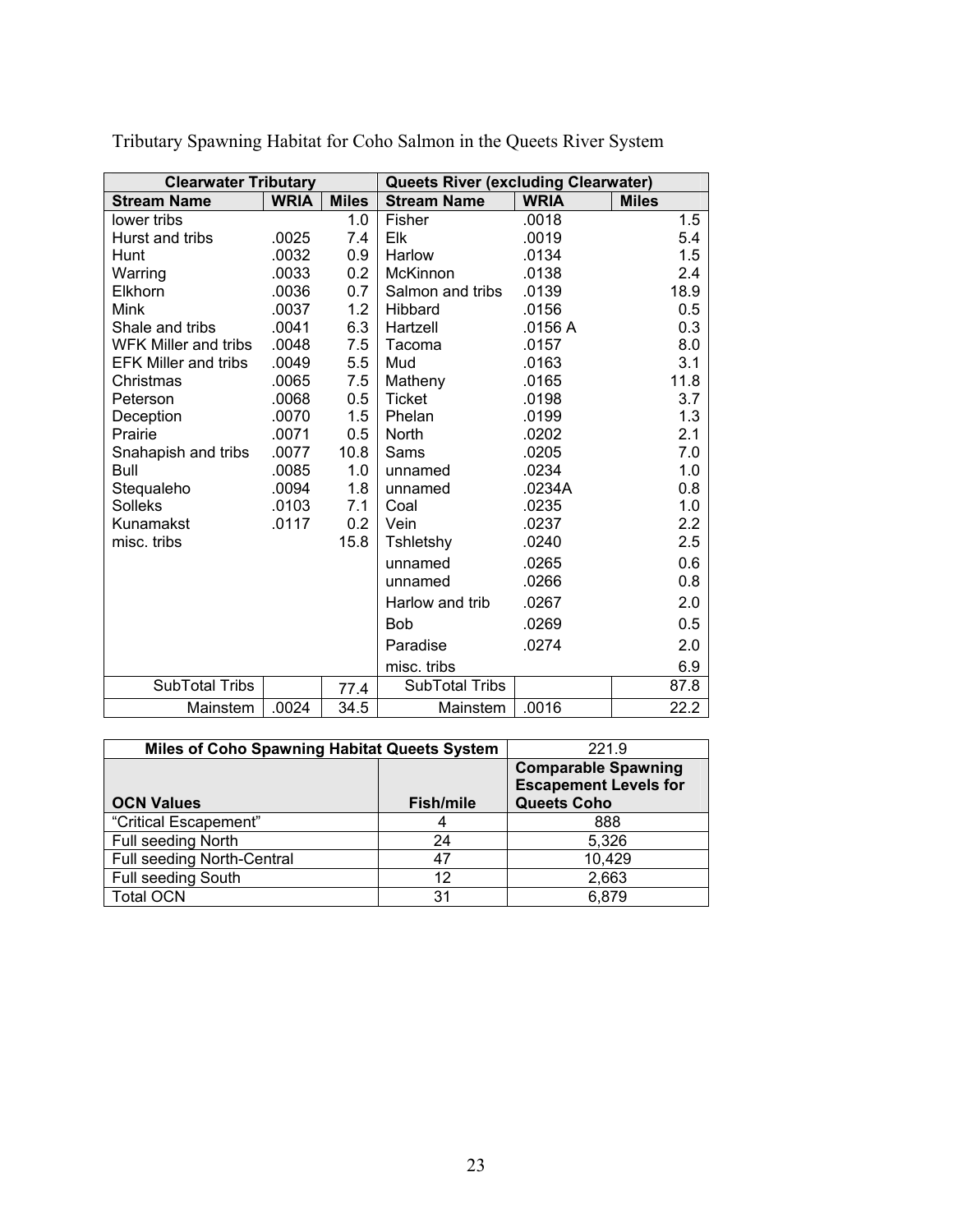## **Appendix B - Preseason Abundance Forecasts for Queets Coho**

Each year, a preseason abundance forecast of December Age-2 ocean recruits for Queets coho is developed jointly by QIN and WDFW. The methodology used for estimating the preseason abundance forecast is documented each year. The preseason forecasts for natural production based on estimates of smolt production multiplied by recent year average marine survival rates (Note: mortalities associated with selective fisheries in recent years are not taken into consideration in estimates of marine survival).

The supplemental and hatchery forecasts are estimated by the product of brood year smolt releases and an historical average of estimated marine survival rates for each respective smolt release.

|           | <b>Natural</b><br>(1000's of | <b>Basis</b>                  | <b>Supplemental Basis</b><br>(1000's of |                                 |
|-----------|------------------------------|-------------------------------|-----------------------------------------|---------------------------------|
| <b>CY</b> | Fish)                        |                               | Fish)                                   |                                 |
| 1979      |                              |                               |                                         |                                 |
| 1980      |                              |                               |                                         |                                 |
| 1981      |                              |                               |                                         |                                 |
| 1982      |                              |                               |                                         |                                 |
| 1983      |                              |                               |                                         |                                 |
| 1984      | 4.1                          |                               |                                         |                                 |
| 1985      | 6.6                          |                               |                                         |                                 |
| 1986      | 3.9                          | 75-82 BY Avg                  |                                         |                                 |
| 1987      | 8.3                          |                               |                                         |                                 |
| 1988      | 10.3                         |                               |                                         |                                 |
| 1989      | 13.6                         |                               |                                         |                                 |
| 1990      | 13.6                         | Avg smolt-adult survival rate |                                         |                                 |
| 1991      | 16.1                         | Avg smolt-adult survival rate |                                         |                                 |
| 1992      | 11.7                         | 79-87 BY Avg                  |                                         |                                 |
| 1993      | 12.9                         | 84-88 BY Avg                  | <b>NA</b>                               | Incl in Natural                 |
| 1994      | 6.9                          | 82 BY                         | NA.                                     | Incl in Natural                 |
| 1995      | 12.1                         | 84-90 BY Avg                  | 3.8                                     | 85-90 BY Avg                    |
| 1996      | 8.3                          | 84-91 BY Avg                  | 4.8                                     | 85-91 BY Avg                    |
| 1997      | 4.3                          | 84-92 BY Avg                  | 1.0                                     | 85-92 BY Avg                    |
| 1998      | 4.2                          | lowest obs sury rate 84-93 BY | 0.7                                     | lowest obs sury rate since 85   |
| 1999      | 4.3                          | 90-94 BY Avg                  | 3.0                                     | 90-94 BY Avg                    |
| 2000      | 2.7                          | 92-95 BY Avg                  | 0.8                                     | 92-95 BY Avg                    |
| 2001      | 12.0                         | 92-94 BY Avg                  | 0.0                                     | Flooding at production facility |

#### **1979-2001 Queets Preseason Abundance Forecasts for Natural and Supplemental Production.**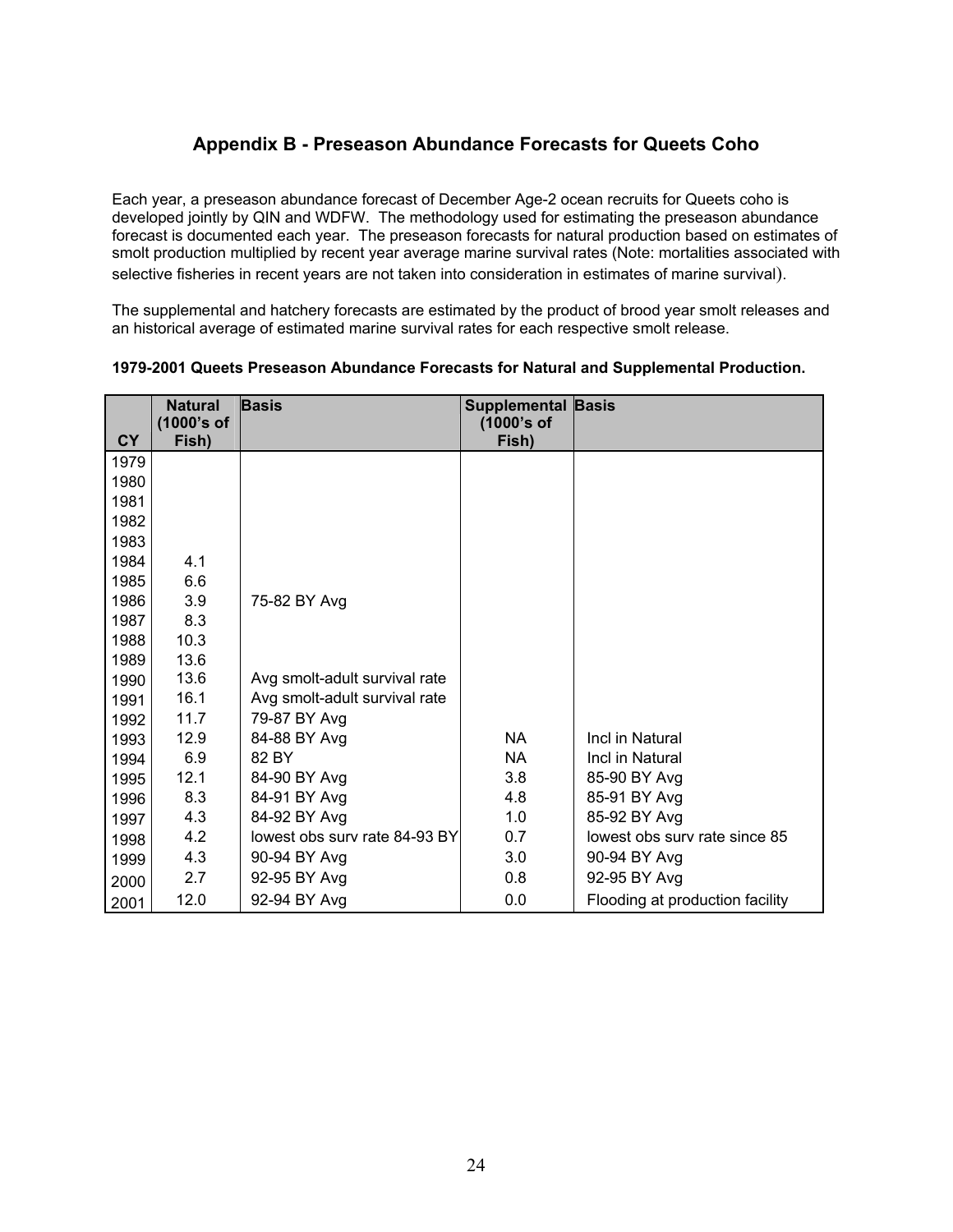Adult ocean recruits for natural and supplemental coho were relatively depressed in the mid-late 1990s. The steepness of the declining slope can be directly attributed to the reduced marine survival during the last five (5) years. The El Nino effects on the 1994 brood and resulting contributions need particular attention (Figure 1).



**Figure 1. Estimated ocean recruitment of Queets natural and supplemental coho.** 

The forecast error based on preseason and postseason estimates of natural and supplemental recruits is depicted in Figure 2. The method for estimating the forecast may change from year to year based on anticipated ocean survival conditions. Negative values indicate that the preseason forecast was underestimated. Preseason forecasts and observed values of ocean escapement of natural production are reported in pre-season I, table III-3.



**F**i**gure 2. Preseason forecast error for Queets natural and supplemental production.**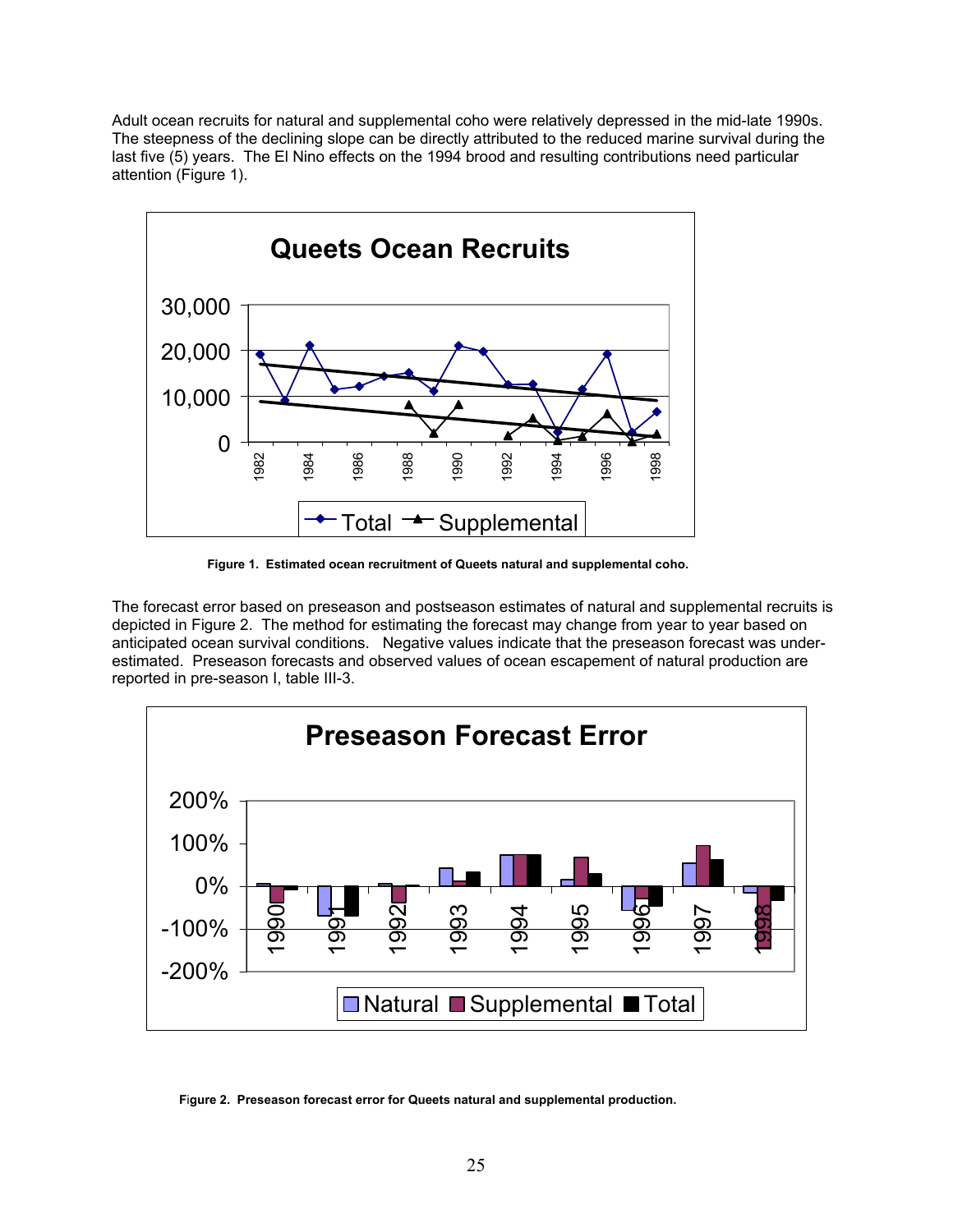| <b>Calendar</b> | <b>Hatchery</b> |                               |
|-----------------|-----------------|-------------------------------|
| Year            | (Thousands)     | <b>Basis</b>                  |
| 1979            |                 |                               |
| 1980            |                 |                               |
| 1981            |                 |                               |
| 1982            |                 |                               |
| 1983            |                 |                               |
| 1984            | 1.9             |                               |
| 1985            | 4.9             |                               |
| 1986            | 4.2             | 75-82 BY Avg                  |
| 1987            | 3.7             |                               |
| 1988            | 19.45           |                               |
| 1989            | 32.3            |                               |
| 1990            | 28.5            | Avg smolt-adult survival rate |
| 1991            | 21.9            | Avg smolt-adult survival rate |
| 1992            | 18.2            | 86-90 BY Avg                  |
| 1993            | 29.8            | 83-88 BY Avg                  |
| 1994            | 8.1             | 89 BY                         |
| 1995            | 18.1            | 83-90 BY Avg                  |
| 1996            | 23.3            | 83-91 BY Avg                  |
| 1997            | 15.8            | 83-92 BY Avg                  |
| 1998            | 4.6             | lowest obs surv rate since 83 |
| 1999            | 10.8            | 90-94 BY Avg                  |
| 2000            | 11.0            | 92-95 BY Avg                  |
| 2001            | 10.0            | 92-95 BY Avg                  |

Preseason abundance forecasts for the hatchery component of the Queets coho run are summarized below.

Forecasts for Queets coho are driven by marine survival predictions. Survivals of Queets natural and supplemental coho are estimated through CWT data. Over the period of available data, the marine survival of natural and supplemental smolts has ranged from 1.3 to 11.5% and from slightly less than 1.0 to 5.9%, respectively (Figure 3 - Hooking mortalities associated with selective fisheries in recent years are not taken into account).

Marine survival has declined over time, primarily due to the highest observed marine survival rate for the 1982 return year and the poor marine survivals during the last 5 years. The preliminary estimate for survival of natural coho for the 1997 brood was the second highest on record.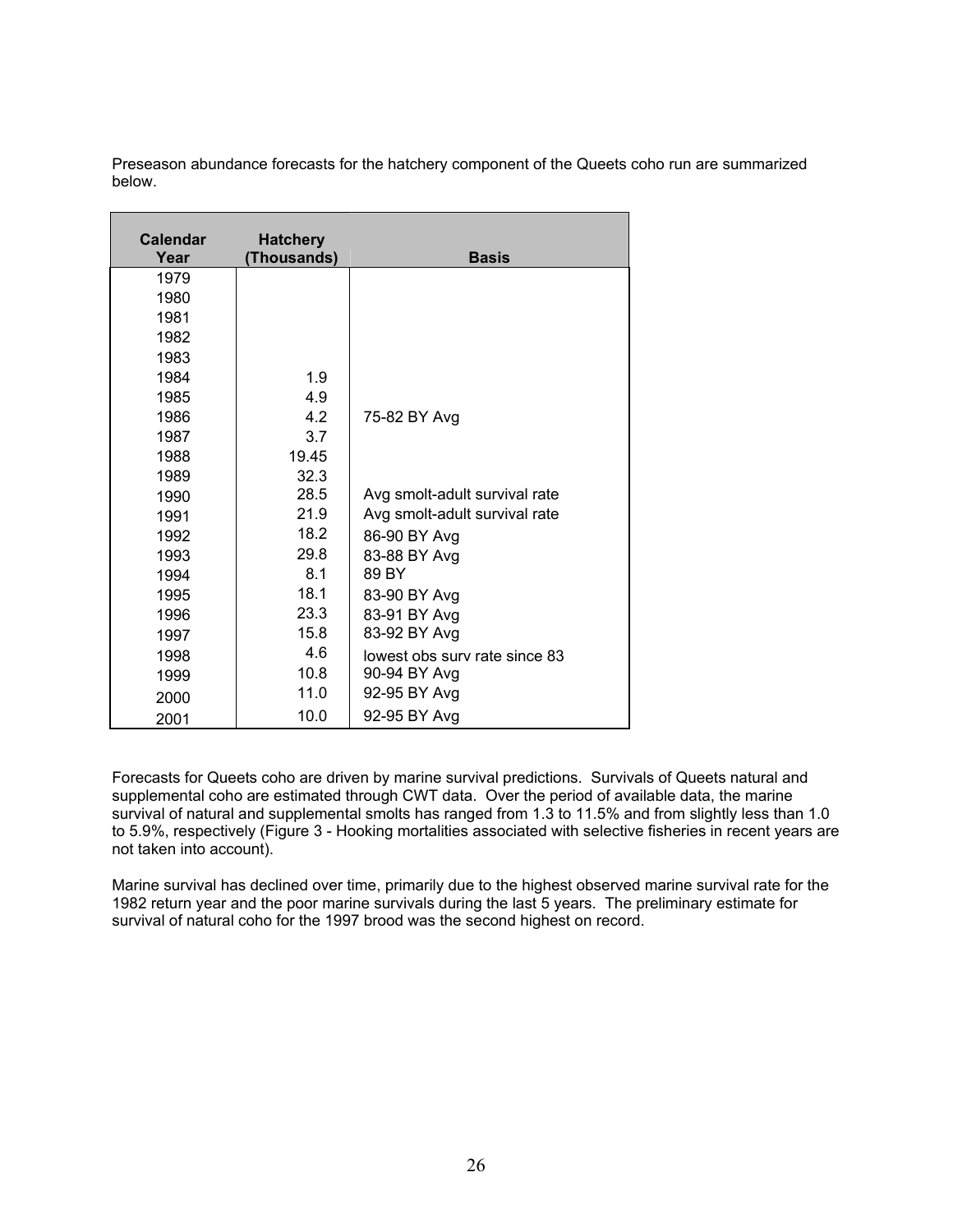

**Figure 3. Estimated marine survival rate for Queets natural and supplemental coho smolts.**